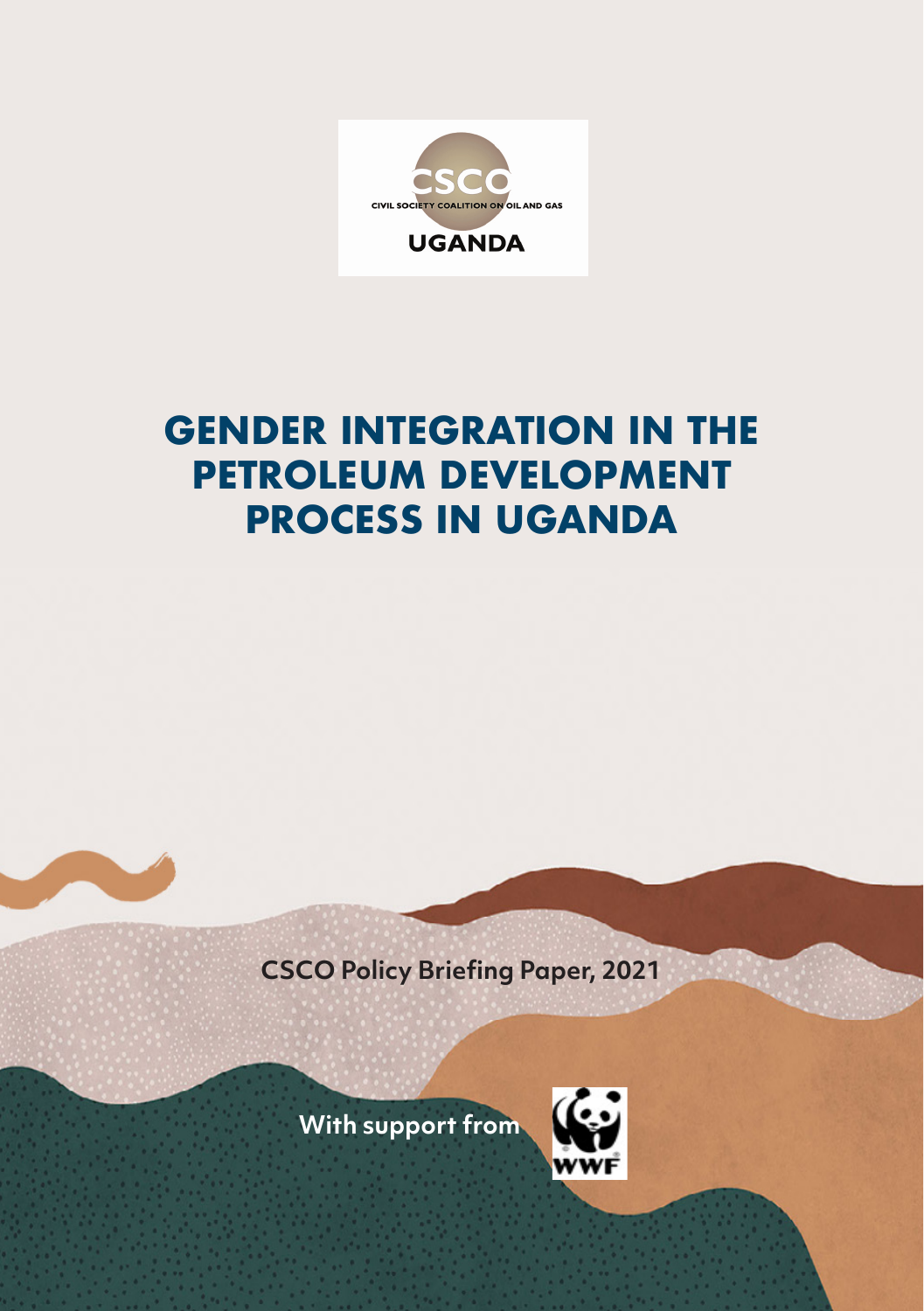# **GENDER INTEGRATION IN THE PETROLEUM DEVELOPMENT PROCESS IN UGANDA**

**CSCO Policy Briefing Paper, 2021**

**With support from**



The Civil Society Coalition on Oil and Gas in Uganda (CSCO) is hosted by the Advocates Coalition for Development and Environment (ACODE)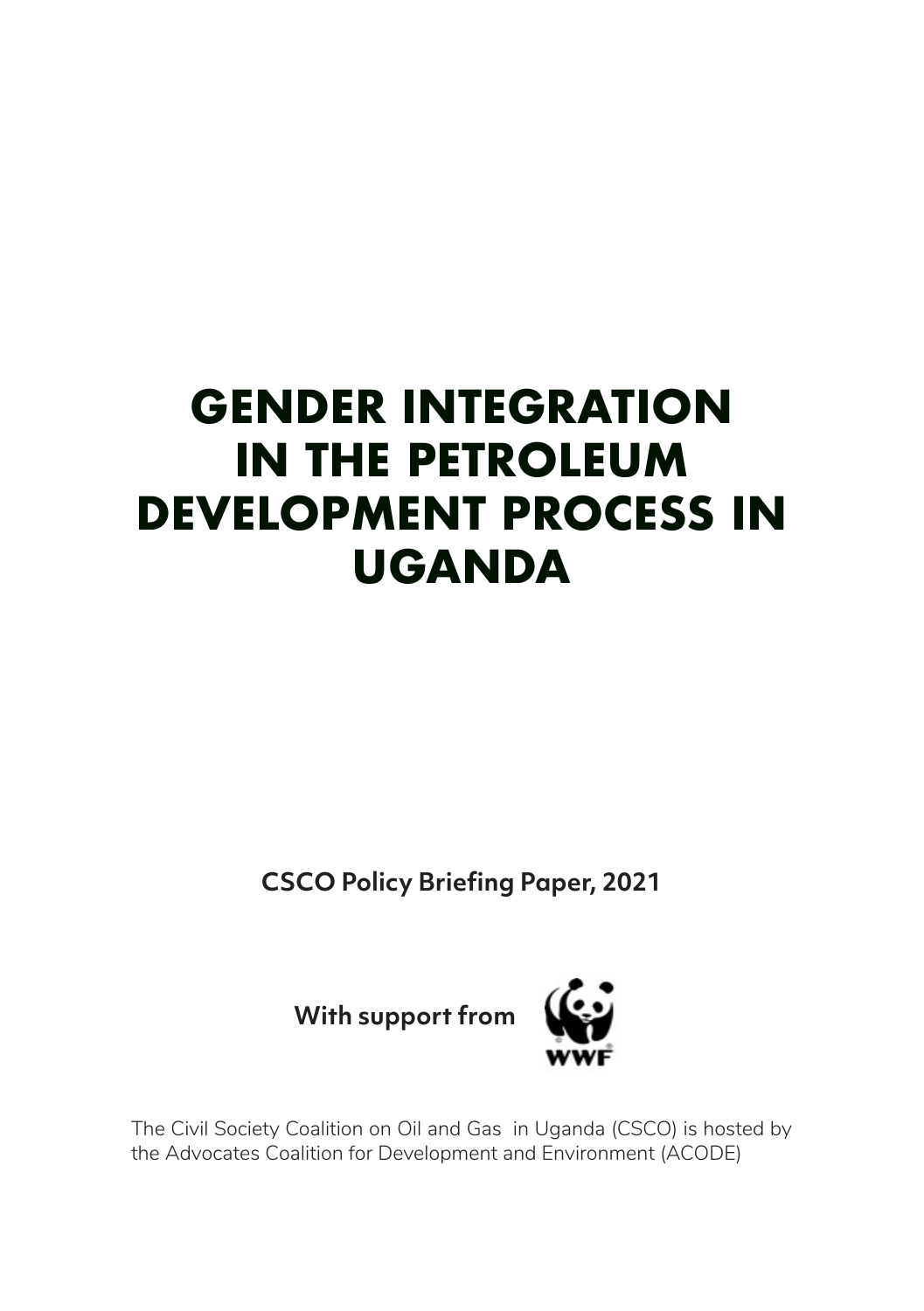#### **Research Team**

Dr. Isaiah Owiunii – Team Leader Santa Vusia Kayonga – Co-Researcher

#### **Published by the CSCO Secretariat**

C/O Advocates Coalition for Development and Environment P. O. Box 29836, Kampala Email: acode@acode-u.org Website: https://www.csco.ug

#### **Citation:**

CSCO. (2021). *Gender Integration in the Petroleum Development Process in Uganda*, Kampala: CSCO Policy Briefing Paper.

#### **© CSCO 2021**

All rights reserved. No part of this publication may be reproduced, stored in a retrieval system or transmitted in any form or by any means, electronic, mechanical, photocopying, recording or otherwise, without prior written permission of the publisher. CSCO/ACODE policy work is supported by generous donations and grants from bilateral donors and charitable foundations. The reproduction or use of this publication for academic or charitable purposes or for purposes of informing public policy is excluded from this restriction.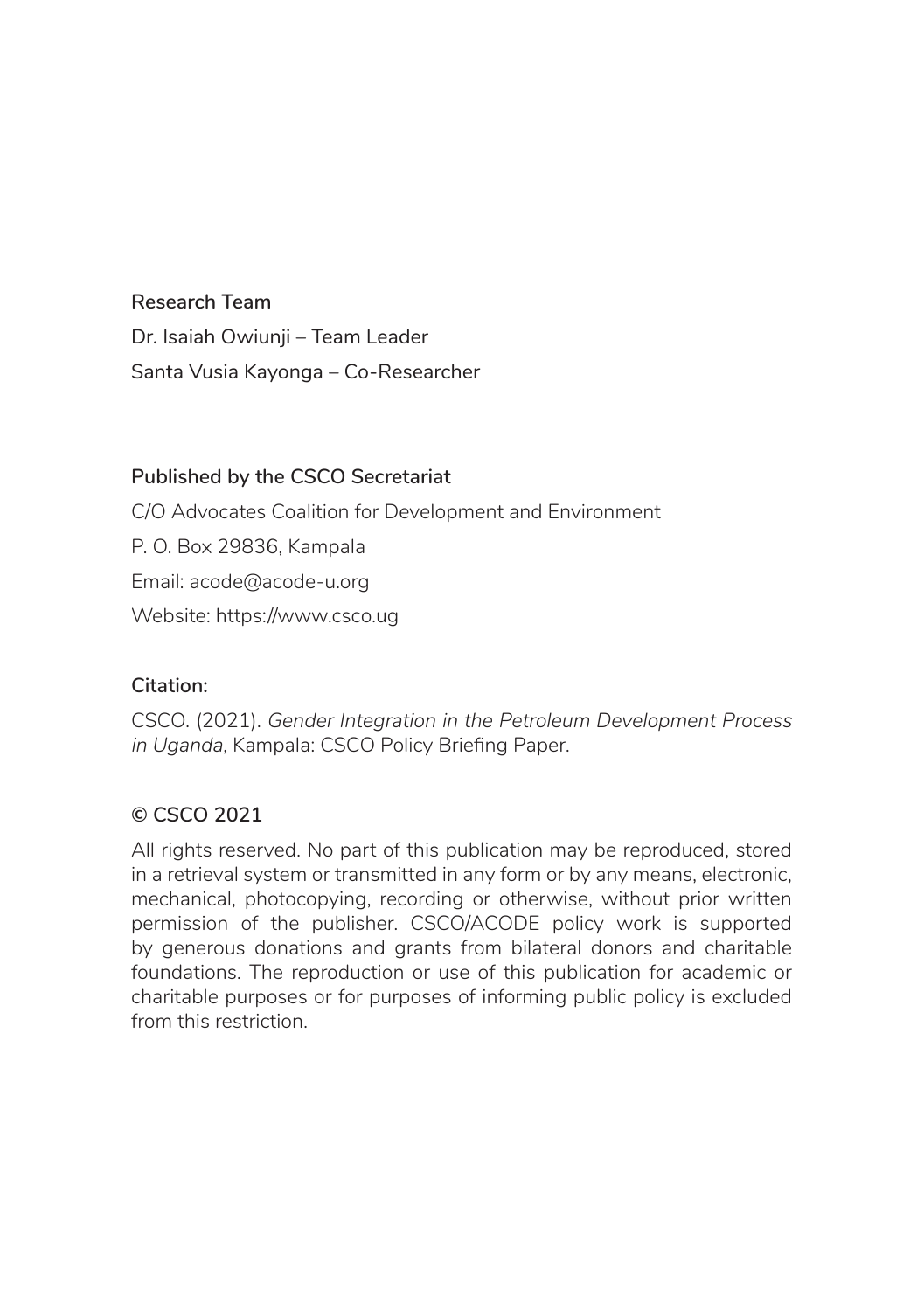# **CONTENTS**

|  | 2.1 Petroleum Development and Gender Equity in Uganda3 |  |  |
|--|--------------------------------------------------------|--|--|
|  |                                                        |  |  |
|  |                                                        |  |  |
|  |                                                        |  |  |
|  |                                                        |  |  |
|  |                                                        |  |  |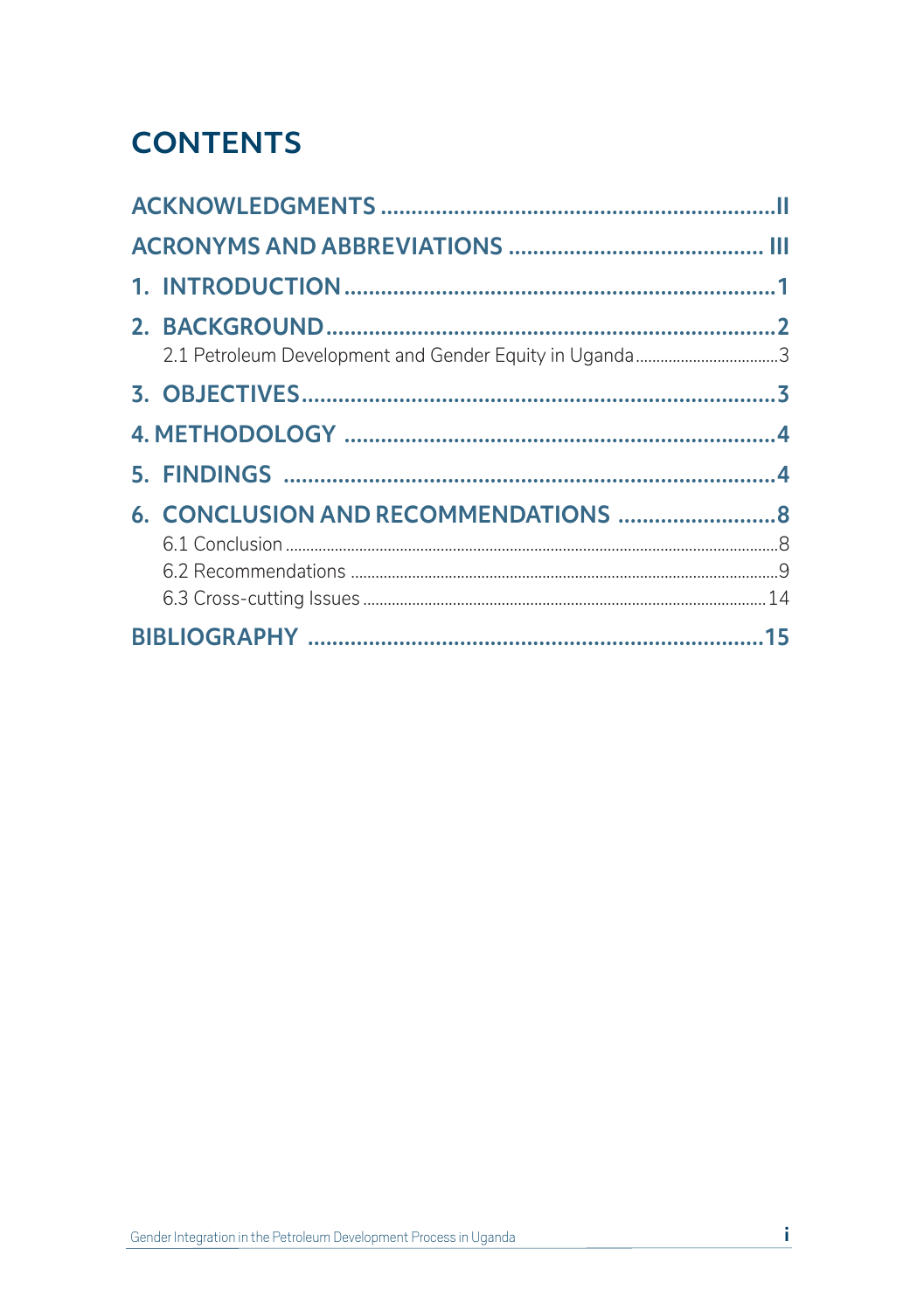# **ACKNOWLEDGMENTS**

This policy briefing paper was produced with the support from WWF-Uganda country Office under the project "Limiting Negative Impacts of Oil and Gas on Nature, People and climate in Uganda through Civil Society Engagement and Advocacy". The Civil Society Coalition on Oil and Gas in Uganda (CSCO) is therefore grateful to WWF-Uganda Country Office for the sub-grant. CSCO is also grateful to the Democratic Governance Facility that in 2020, funded the comprehensive study on gender integration that largely informed the briefing paper.

CSCO also appreciates the team of consultants led by Dr. Isaiah Owiunji and co-researcher Santa Vusia Kayonga that undertook the research and produced this briefing paper, the CSCO thematic group on Oil Justice, Human Rights and Gender, ACODE and WWF project staff who reviewed the briefing paper and provided comments that enriched it.

Finally, CSCO appreciates the responses provided by the staff of the Ministry of Energy and Mineral Development (MEMD), Uganda National Oil Company (UNOC), Petroleum Authority of Uganda (PAU), Ministry of Gender, Labour and Social Development (MGLSD), Total Energies, Local Governments and Community Leaders that were consulted during the study and production of this briefing paper.

.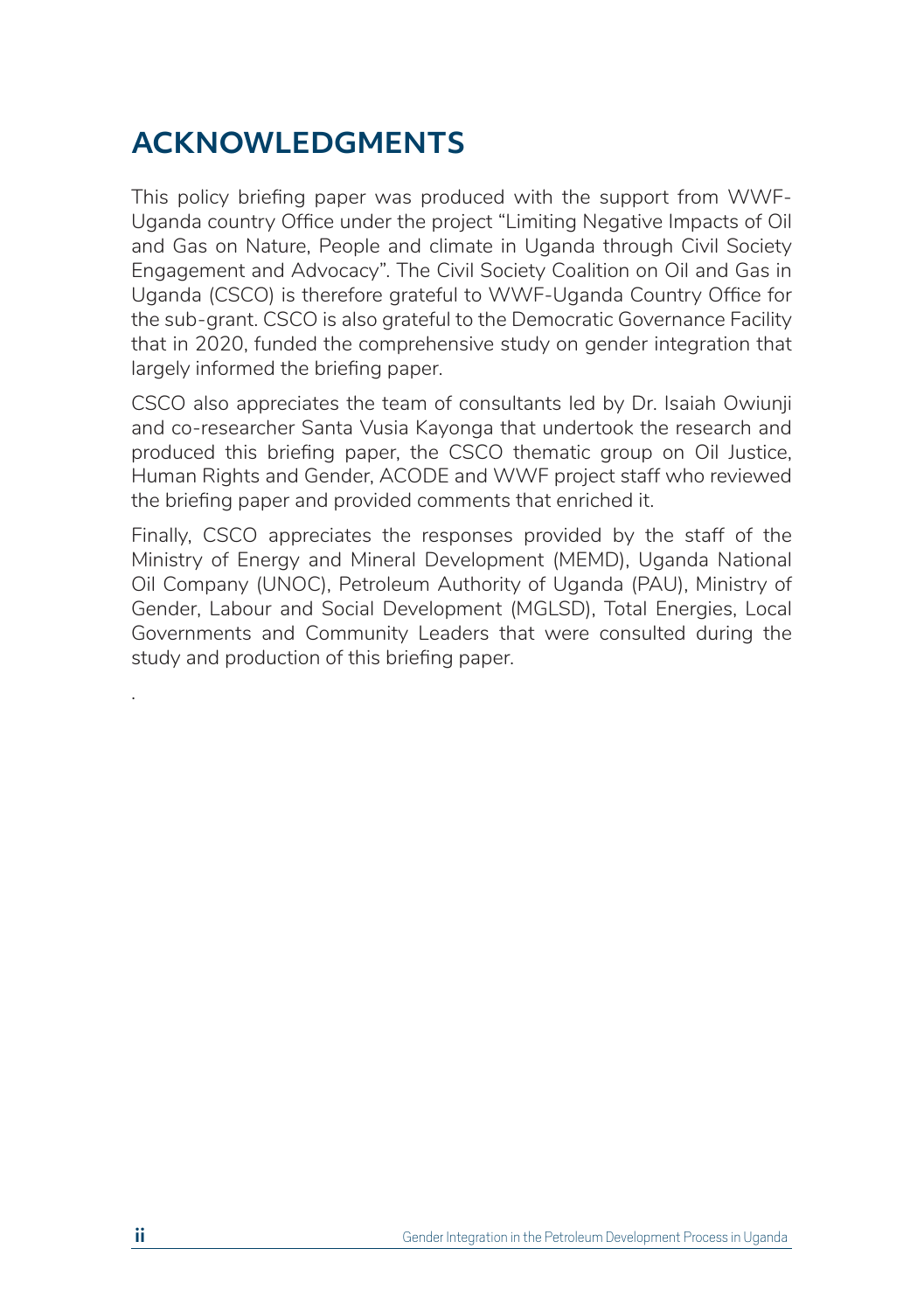# **ACRONYMS AND ABBREVIATIONS**

| <b>ACODE</b>  | Advocates Coalition for Development and<br>Environment                            |
|---------------|-----------------------------------------------------------------------------------|
| <b>CNOOC</b>  | China National Offshore Oil Corporation Uganda Limited                            |
| <b>CSCO</b>   | The Civil Society Coalition on Oil and Gas in Uganda                              |
| <b>CSOs</b>   | Civil Society Organisations                                                       |
| <b>CSR</b>    | Corporate Social Responsibility                                                   |
| <b>EACOP</b>  | East African Crude Oil Pipeline                                                   |
| EOC           | <b>Equal Opportunities Commission</b>                                             |
| <b>ESIA</b>   | <b>Environmental and Social Impact Assessment</b>                                 |
| <b>ESMP</b>   | <b>Environmental and Social Management Plans</b>                                  |
| <b>FID</b>    | <b>Final Investment Decision</b>                                                  |
| <b>JVPs</b>   | Joint Venture Partners                                                            |
| <b>MDAs</b>   | Ministries, Departments and Agencies                                              |
| <b>MEMD</b>   | Ministry of Energy and Mineral Development                                        |
| <b>MFPED</b>  | Ministry of Finance, Planning and Economic Development                            |
| <b>MGLSD</b>  | Ministry of Gender, Labor and Social Development                                  |
| <b>NEMA</b>   | National Environment Management Authority                                         |
| <b>NFA</b>    | National Forest Authority                                                         |
| <b>NSD</b>    | <b>National Supplier Database</b>                                                 |
| PAU           | Petroleum Authority of Uganda                                                     |
| <b>RAPs</b>   | <b>Resettlement Action Plans</b>                                                  |
| <b>SACCOs</b> | Savings and Credit Cooperative Organisations                                      |
| <b>SGBV</b>   | Sexual and Gender-based Violence                                                  |
| UGEITI-MSG    | Uganda Extractive Industries Transparency Initiative -<br>Multi Stakeholder Group |
| <b>UNOC</b>   | Uganda National Oil Company                                                       |
| <b>UNRA</b>   | Uganda National Roads Authority                                                   |
| <b>UWA</b>    | Uganda Wildlife Authority                                                         |
| <b>WSDSP</b>  | Workforce Skills Development Strategy Plan                                        |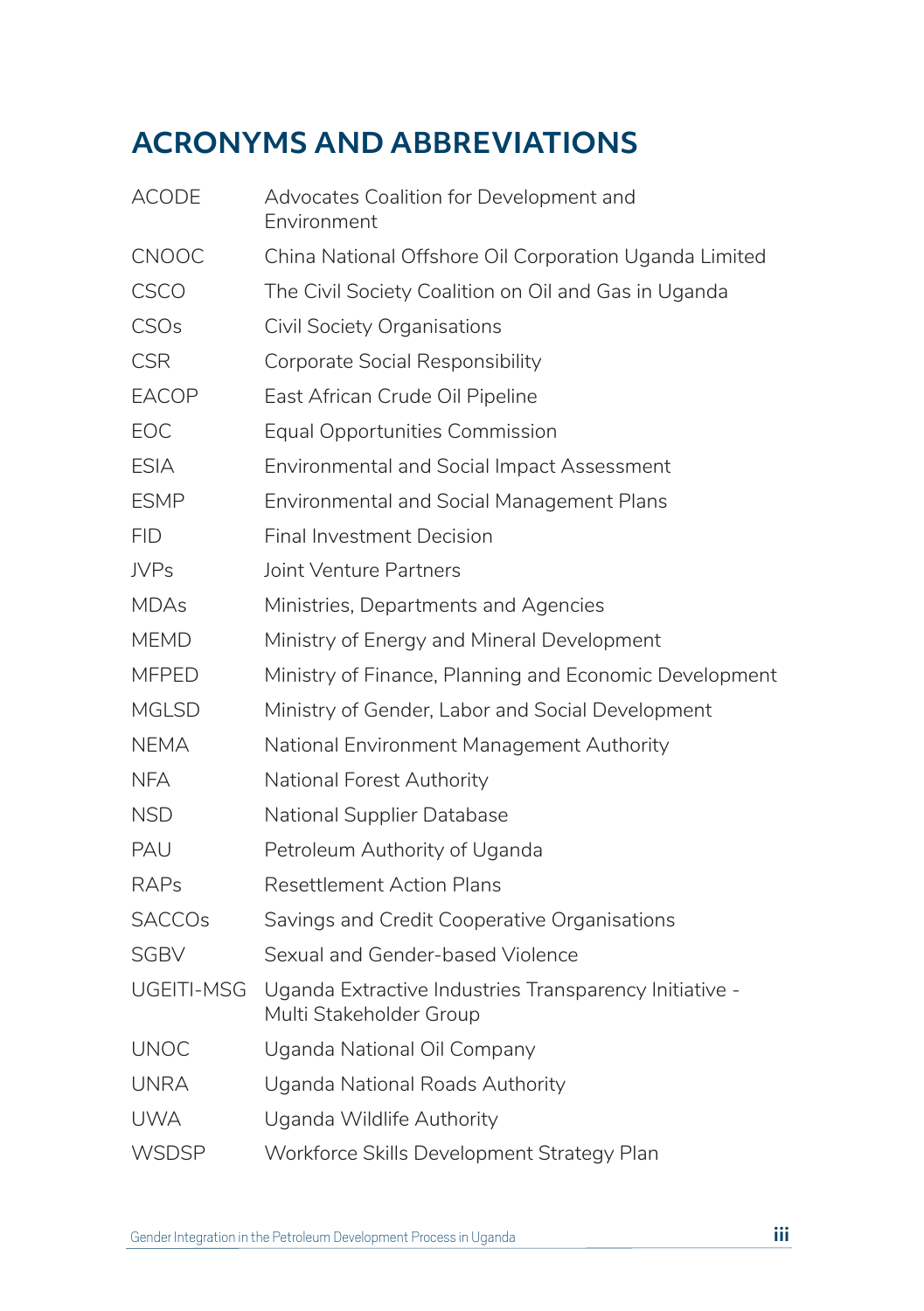# **1. INTRODUCTION**

Commercial petroleum resources in Uganda were confirmed in 2006.The country has since then been involved in exploration activities and is now moving into the production phase. Preparations for the development of the Tilenga project in Buliisa and Nwoya Districts and Kingfisher project in Hoima and Kikuube Districts are in the final stages. Uganda plans to build a refinery with an input capacity of 60,000 barrels per day in Kabaale Parish in Buseruka Sub County, Hoima District. Ministry of Energy and Mineral Development (MEMD) acquired 29 sq.km of land for the refinery. Because of this land acquisition, a number of people were displaced. Some of these people were compensated and others were resettled in Kyakabooga Parish, Buseruka Subcounty. There is a plan to build the 1,443 km long East African Crude Oil Pipeline (EACOP) to run from Hoima in Uganda to Chongoleani, Tanga in Tanzania.

There are opportunities for employment and service provision for Ugandans in the sector as it transitions into development and production. An industrial baseline study estimates that over 160,000 jobs will be created directly and indirectly at professional, technical/ artisanal and unskilled levels. It is estimated that between US\$15 and US\$20b will be spent by oil companies during the development phase. A National Supplier Database (NSD) was created in 2017 to register businesses interested in supplying the sector. The National Oil and Gas Talent Register (NOGTR) is an electronic database of skill sets that enables monitoring of the absorption of the available labour force in the sector, including the participation of men and women at various levels. In 2022, the Final Investment Decision (FID) for the Tilenga, Kingfisher and East African Crude Oil Pipeline Projects (EACOP) was announced, paving the way for TotalEnergies EP Uganda, CNOOC Uganda Limited and the Uganda National Oil Company (UNOC) to fund the oil and gas development process in Uganda.

The petroleum development process in Uganda is guided by a number of policies, laws and regulations. These include; The National Oil and Gas Policy, 2008; the Oil and Gas Revenue Management Policy, 2012; the Local Content Policy for Oil and Gas, 2018; and the National Gender Policy, 2007. The laws include the Petroleum (Exploration, Development and Production) Act, 2012; the Petroleum (Refining, Conversion, Transmission and Midstream Storage) Act, 2013; and the Public Finance Management Act, 2015 as amended which regulates the management of revenues resulting from petroleum development and exploitation. Seven sets of regulations were developed by MEMD on Technical, Health, Safety and Environment, National Content and Metering. Other relevant laws and statutes used for regulating the oil and gas industry are those on Environment, Wildlife,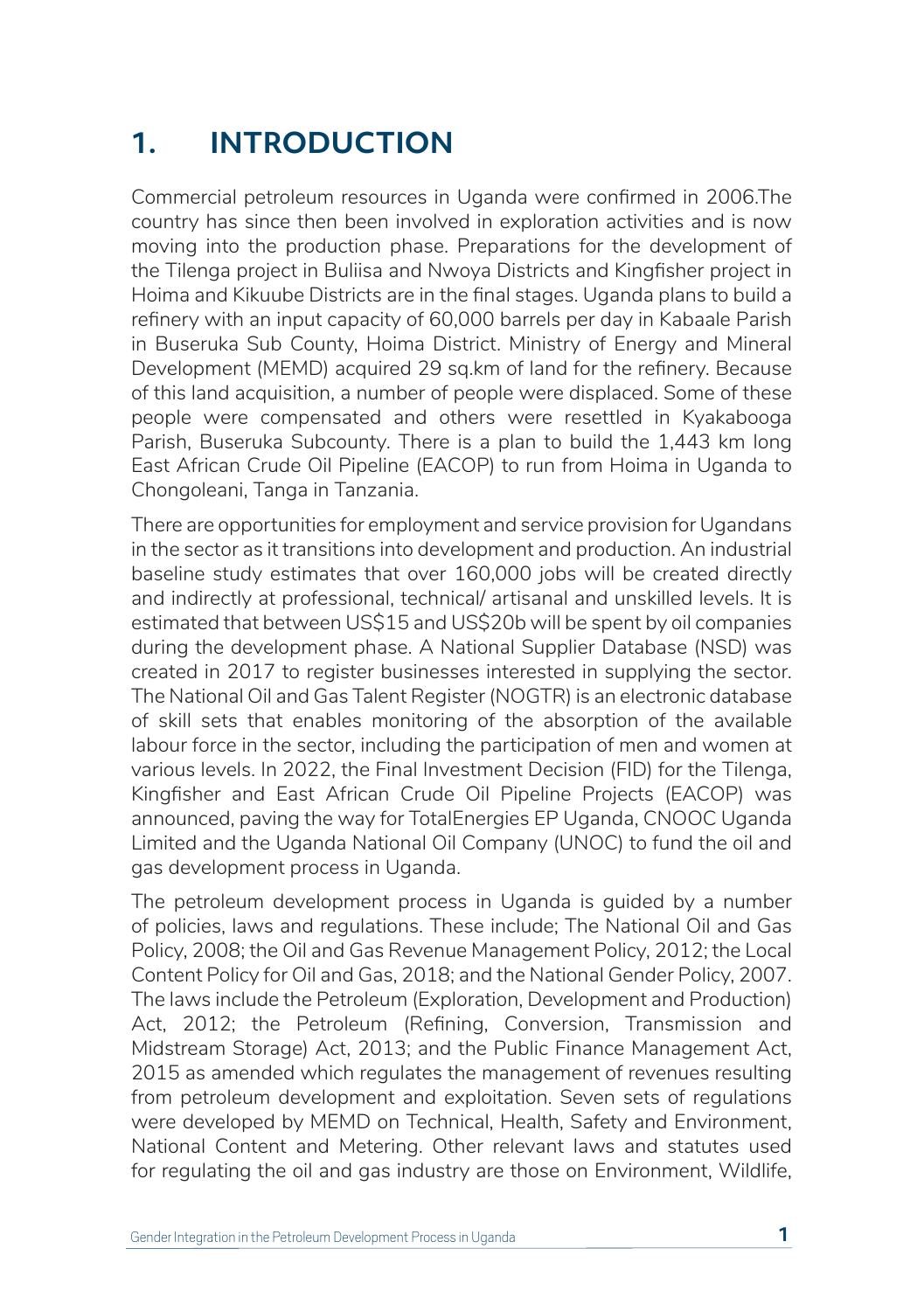#### Water and Land.

The roles of different Government institutions in management of oil and gas are outlined in the National Oil and Gas Policy, 2008. MEMD is responsible for policy guidance and monitoring of the Petroleum Authority of Uganda (PAU) and Uganda National Oil Company (UNOC). The detailed roles of the PAU and UNOC are provided in the PEDP Act, 2013. Other key government ministries and agencies involved in the management of petroleum resources include Ministries of Justice and Constitutional Affairs, Finance, Planning and Economic Development (MFPED), Local Government (MoLG), Water and Environment (MWE), Gender, Labour and Social Development (MGLSD). Government agencies involved in the sector are National Environment Management Authority (NEMA), Uganda Wildlife Authority (UWA), National Forest Authority (NFA) and Uganda National Roads Authority (UNRA). The roles of civil society organisations, cultural institutions and the private sector are also outlined in the NOGP 2008. The oil companies currently licensed in Uganda are: China National Offshore Oil Corporation Uganda Limited (CNOOC Uganda Ltd), TotalEnergies E&P Uganda and Tullow Uganda Operations Pty Limited together with Armour Energy Limited and Oranto Petroleum Limited.

While the country is excited about these developments and expects the first oil in 2025, there are a number of areas that need attention to insure inclusive sector development. One of such areas is gender inclusion. In many oil and gas producing countries, the sector is male gender dominated which undermines gender equality and sustainable development. In order to move from this status quo and to avoid the oil sector in Uganda to follow suit, there is need to identify the required actions and responsible parties that can bring about the desired changes. This brief therefore points out critical areas and actions that require the attention of various actors in order to enhance gender inclusion.

# **2. BACKGROUND**

Gender integration is critical for the oil and gas industry. This is because interventions that are blind to existing gender biases and discriminatory practices tend to widen gender gaps and inequality. These gaps are often reflected in opportunities, participation and benefits from employment, income, control of resources, freedom of participation and voice. Other gaps and inequalities affect exposure to information, opportunity and wellbeing between men and women. The differences in access to benefits and in the weight of burdens and disadvantages experienced by men and women when not addressed do negatively impact on the communities. They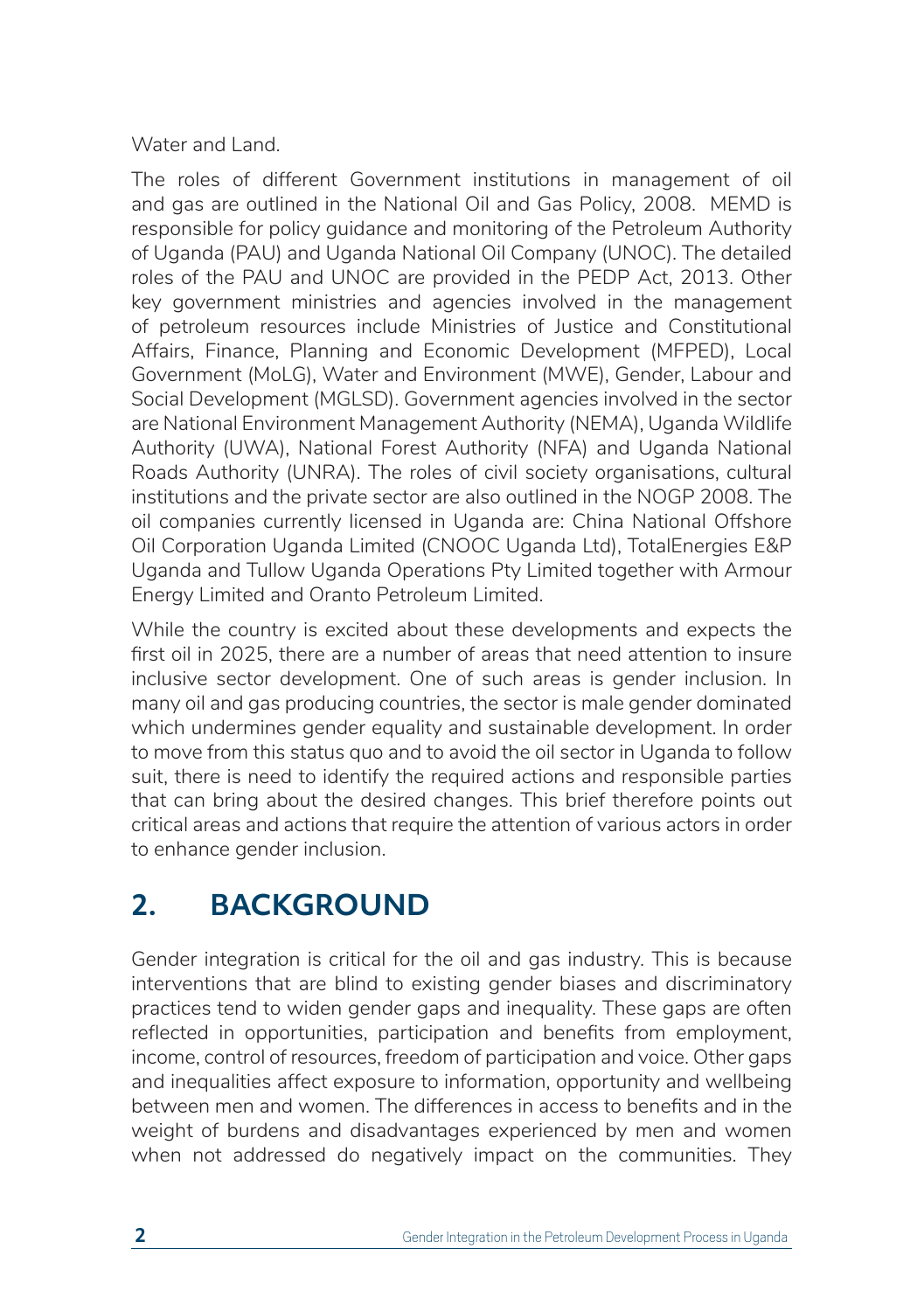can expose women, girls, persons with disabilities, the elderly and other vulnerable persons to extreme acts of sexual and gender-based violence (SGBV) and other forms of exploitation.

Gender inequality and lack of equity in the oil and gas sector poses a problem of unequal distribution of opportunities and benefits. It widens inequalities between men and women, leading to unravelling of social networks, disruption of communities and overall inequitable growth. Development approaches that are gender insensitive increase existing societal disparities. Highlighting these issues enables stakeholders to examine and address factors that are within their power to change and guide government, the private sector and civil society to act. Therefore, this policy briefing paper makes the case for the government and other relevant actors to steer gender sensitive, equitable and beneficial development in the oil and gas sector.

### 2.1 Petroleum Development and Gender Equity in Uganda

Uganda has in place national and sectoral gender policies, legislation, strategies and guidelines. It is signatory to many international gender conventions and protocols that enjoin state and non-state actors and the private sector to take appropriate actions to address gender inequalities within their areas of mandate .

A deliberate effort to integrate gender in oil and gas development in Uganda is necessary for several reasons. The MEMD, responsible for oil and gas, is male-dominated, with approximately 30% female staff who work mostly in the lower echelons of the ministry's structures . Uganda's energy sector does not have a sector-specific gender policy or strategy to guide gender actions as required by the Uganda Gender Policy (2007) . The depth of gender integration in the existing sector policies and laws varied considerably. Most projects and programmes show little evidence of gender analysis to inform interventions . Gender-disaggregated data from MEMD, its affiliates and private companies were not readily available to guide monitoring, public engagement, consumption, effective discussions of policy and legislative issues and decision making.

# **3. OBJECTIVES**

The policy brief responds to three objectives:

i. Establishing the status of gender integration in the oil and gas development process vis-à-vis Uganda's policy, legal and regulatory framework, strategies and internal policies for relevant ministries, departments and agencies and selected industry players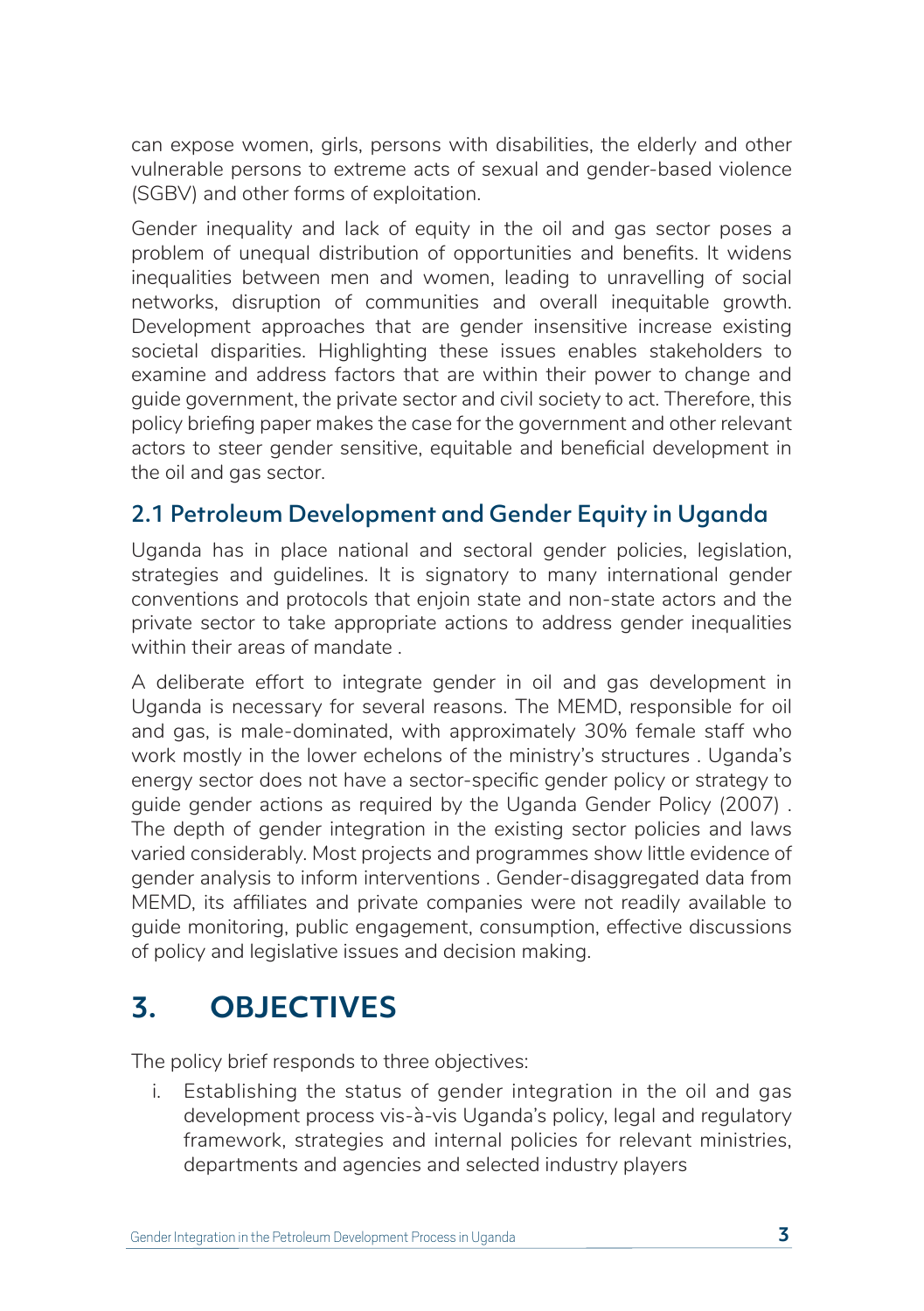- ii. Identifying the current and potential impacts of gender inequality in the oil and gas sector on the socio-economic and cultural set up of people in the Albertine Graben, and
- iii. Identifying gaps and developing evidence-based policy recommendations for effective gender responsiveness in the oil and gas sector.

# **4. METHODOLOGY**

This policy brief is a result of a desk document review that analysed, among other sources, information from the 2021 ACODE study on Gender Integration into Uganda's Oil and Gas Sector. In addition, policy and regulatory frameworks for petroleum development and gender in Uganda reports as well as other relevant documents.

# **5. FINDINGS**

The oil and gas development process in Uganda has had some processes that took care of gender integration. These processes have been supported by a number of policies, legislations, and initiatives. However, gaps still exist. For instance, the National Oil and Gas Policy 2008 is silent on gender issues and the Ministry of Gender, Labour and Social Development (MGLSD) is not included on the Steering Committee under the Local Content Policy, yet it has to ensure gender mainstreaming is considered during the implementation of the Local Content Policy.

There is no national gender strategy for mainstreaming gender in the oil and gas sector. While there were efforts in 2016 by the Ministry of Gender, Labour and Social Development supported by International Alert to develop the Strategy and Action Plan, it is yet to be completed.

Opportunities exist for the participation of vulnerable groups, including women, in the oil and gas development process at the national, district and community levels. These opportunities are created by; (i) Petroleum Authority of Uganda (PAU) and Uganda National Oil Company (UNOC) Board level meetings, (ii) Joint Venture Partner (JVP) meetings; (iii) Uganda Extractives Industries Transparency Initiative - Multi Stakeholder Group (UGEITI-MSG), (iv) Environmental and Social Impact Assessment (ESIAs) and Resettlement Action Plans (RAP) consultations. At the community level, Local Councils, Resettlement Committees, ESIA and RAP consultations and meetings organised by local governments and Civil Society Organisations (CSOs) are accessed. International oil companies have in place initiatives to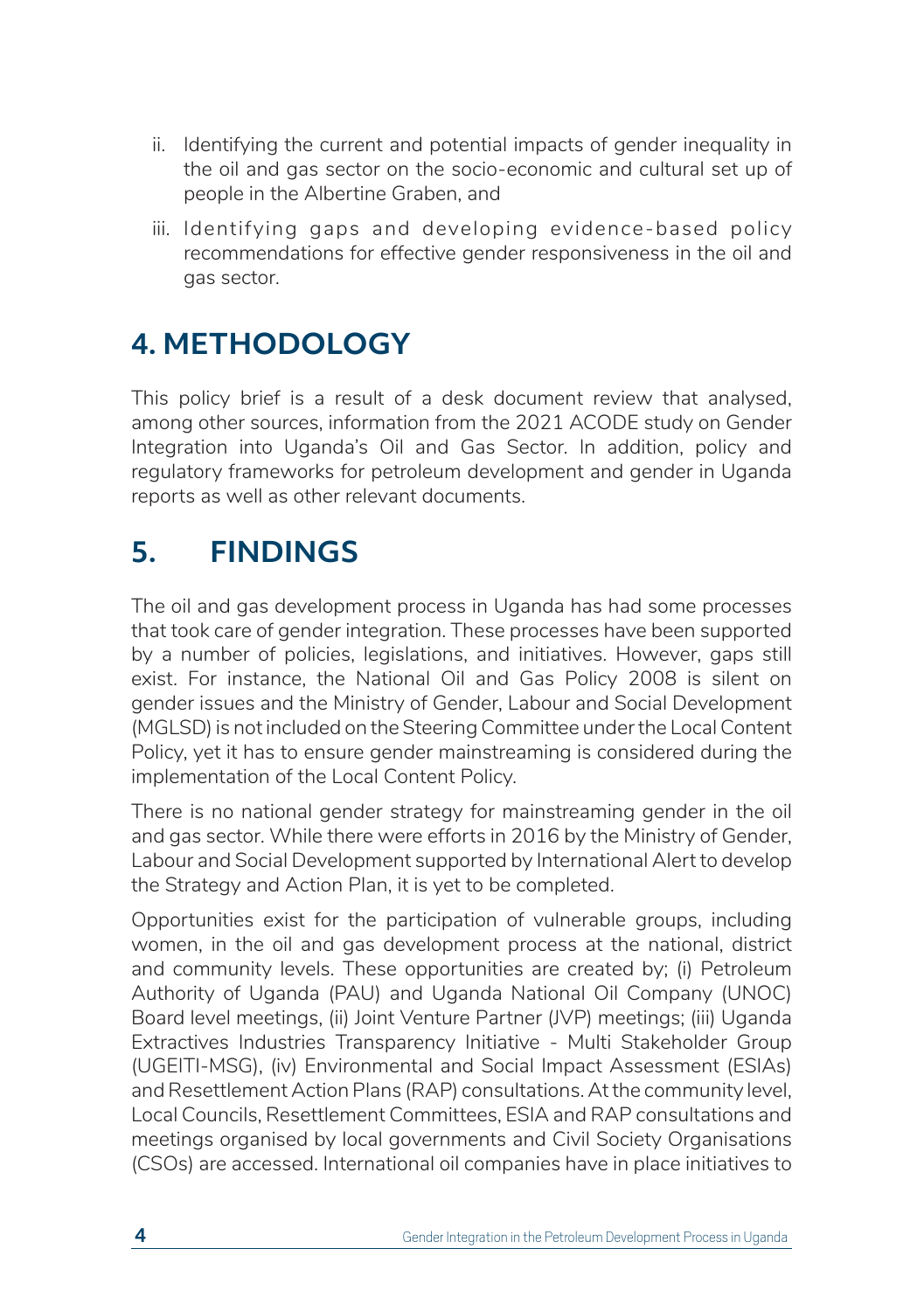promote gender-responsive participation at the community level, though this is still at the infancy stage.

The low participation of women in the sector stems from challenges emanating from the pre-existing socio-economic and cultural set-up. For instance, they often need permission from husbands to participate in meetings. The negative attitudes and mind-sets about their status and stereotypes about women's capacities affect their participation in sector activities. Low levels of awareness and few incentives to encourage participation at the national and district levels affects women. Limited attention was paid to intergenerational differences and needs, e.g., inadequate consultation of both male and female youth over compensation and resettlement generated inadequacies in catering for gender-specific interests and needs. The resettlement process overlooked some socioeconomic assets, such as community grazing lands.

As of 2020, the number of Ugandans in employment and other sector opportunities was still low. The highly specialized skills and technology required limited allocation of funds to attain gender parity for human resource training affected participation. The estimated 161,700 jobs for Ugandans do not compare to the paltry 350 so far employed by the three oil companies. Furthermore, the share of women is low, affected by disadvantages in education. However, there is some improvement in the employment of women in the oil companies. For instance, Uganda National Oil and Gas Company (UNOC) and Total Exploration and Production Uganda Ltd (TEPU) employ 40% of women each, while China National Offshore Oil Corporation (CNOOC) employs 51%. This improved from 30% females in 2014. The above statistics lack disaggregation by position or cadre of employment; an important parameter in analysing access by men and women to quality employment. The National Content Policy (NCP) and the regulations charge the Ministry of Gender, Labour and Social Development (MGLSD) with ensuring employment guidelines in the oil and gas sector are aligned to it and that the implementation of occupational safety and health guidelines are upheld in the sector. The MGLSD has to ensure that gender is addressed during the implementation of the NCP policy directives, in line with the provisions of the Gender policy.

The Government of Uganda has in place initiatives to train Ugandans to acquire specialized skills. International Oil Companies (IOCs) also have in place initiatives to promote employment and provide opportunities through recruitment policies that provide equal opportunities for both women and men. Under community recruitment, the provision for vacancies for unskilled and semi-skilled labour from project areas, calls for fair and transparent processes that consider gender balance and equal opportunities for all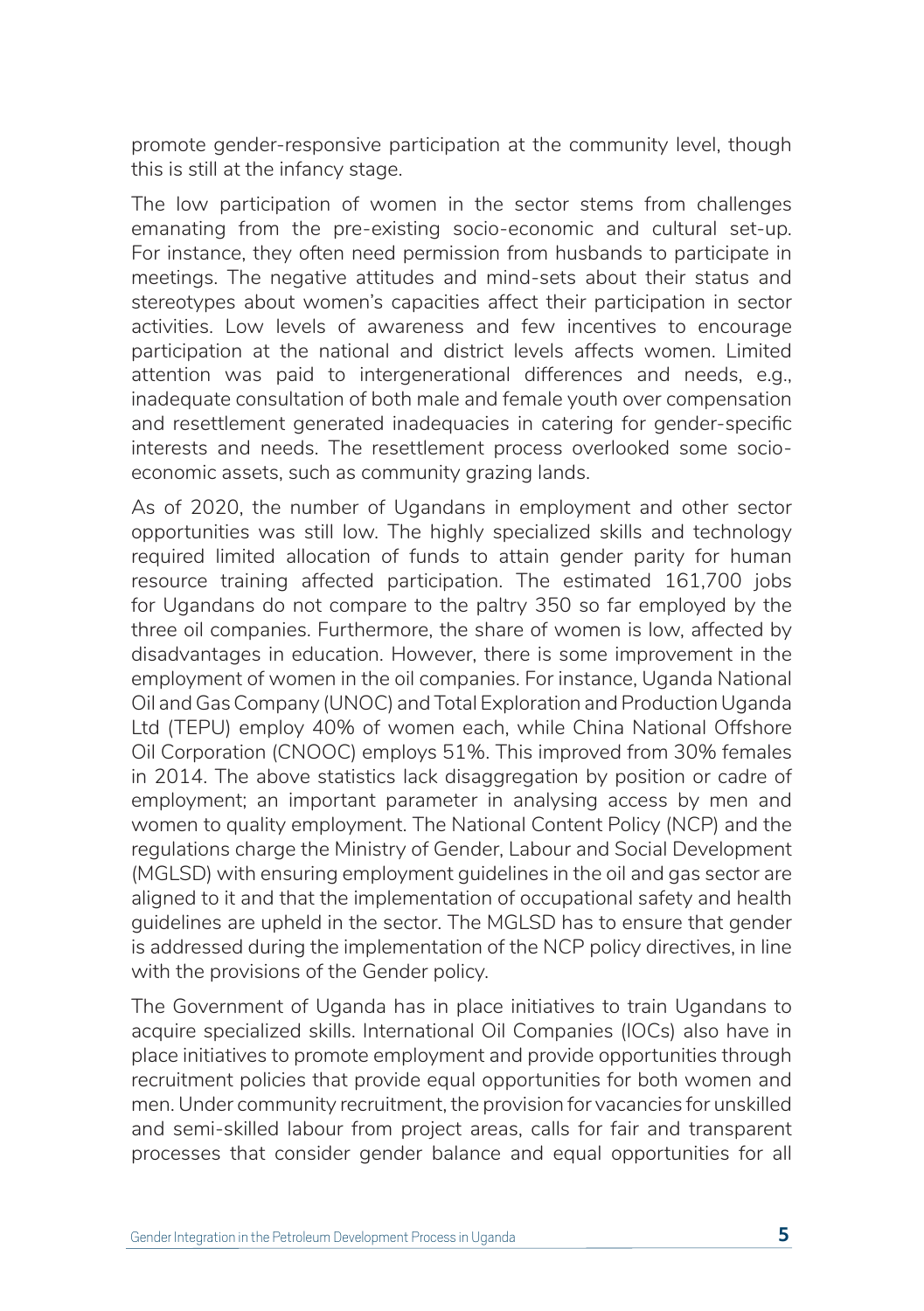applicants. It also provides for some jobs to be reserved for women where feasible. Training on the prevention of Gender-Based Violence (GBV) is provided as is financial literacy. A loophole observed in the Workforce Skills Development Strategy Plan (WSDSP) is that the government avoided setting specific participation targets by gender, age and disability. Instead, it was left to be demand-driven. Gender inclusion is expected to include the development of terms of reference to training institutions during fund allocations. While this provision in principle appears gender sensitive, the responsibility to ensure gender is addressed in practice is left to the discretion of individual training providers, making it difficult to enforce and monitor. A crucial aspect of policy interpretation and implementation is left in the hands of service providers. To meaningfully address gender therefore, the internal monitoring of gender indicators by the IOCs and government becomes critical to ensure definition and implementation of gender targets. Some of the IOCs set specific targets for the employment of women across the board. However, this study was not able to confirm if these initiatives were implemented by all the IOCs operating in Uganda. The identified practices that respond to IOCs' policy and regulatory requirements are important for the government to monitor within the governance mechanisms of IOCs to ensure compliance.

The Government's capacity building strategy covers: training of government officials with funding from oil companies, the skilling Uganda programme, training through tertiary and other higher education institutions, and creating a pool of trained specialists for the job requirements of the sector. IOCs also provide training opportunities for Ugandans within and outside the country. For example, TotalEnergies had an advanced level science scholarship programme, girls' ordinary level education scholarship programme, Quai d'Orsay scholarship, Professeurs Associes programme and scholarships for masters' programmes. CNOOC had primary and secondary level scholarship programmes, scholarships for Masters' training programmes and vocational training. These trainings are sometimes followed by offers of employment, which contributes to addressing the skills gaps in the sector. There are lower numbers of women than men trained in Uganda's tertiary/higher institutions. Government and IOCs respond to this gender gap through affirmative action, career guidance and targeted scholarships. It is not clear whether there is some form of coordination and joint working between the Government, IOCs, training institutions and other stakeholders to ensure tracking of the numbers of Ugandan men and women trained and employed.

Uganda's policies and legislations require IOCs to put in place safeguards to protect communities from possible adverse project impacts. Implementation of these safeguards is monitored by Government Ministries, Departments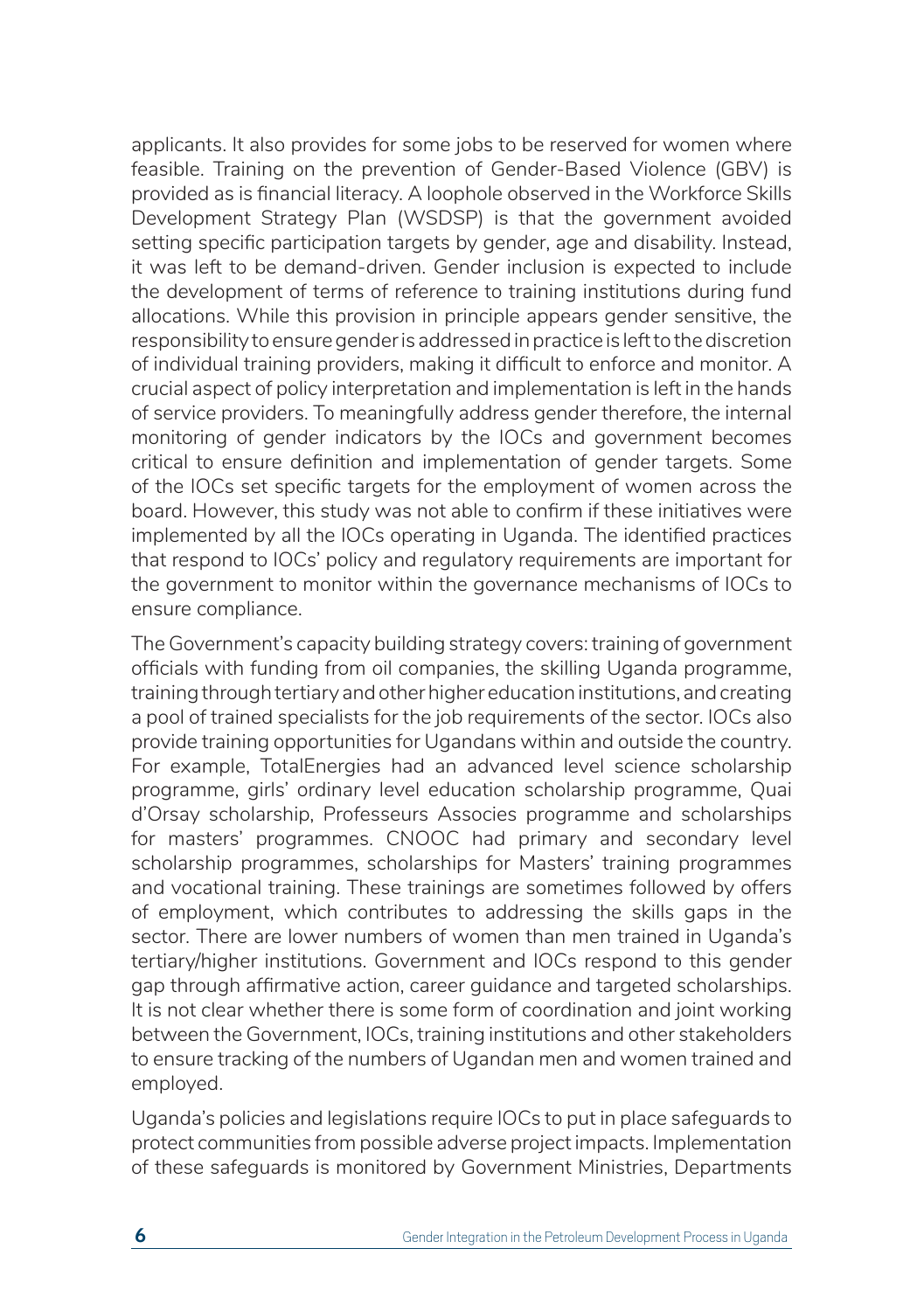and Agencies (MDAs) at different levels. Undertaking an ESIA is a regulatory requirement; so, all oil companies put in place safeguards for land rights, environmental and social protection and health. Most of the safeguards are implemented through Environmental and Social Management Plans (ESMP) and RAPs. As part of the safeguards, oil companies have put in place contingency plans to address emergencies like oil spills, disease outbreaks and other unexpected eventualities. While women are engaged in ESIA consultations, their contributions remain limited due to various disadvantages. Some effort was being made to overcome these disadvantages at the community level, mainly through capacity development, information access and provision of opportunities for participation.

The provisions on social and environment protection and conservation in the National Oil and Gas Policy (NOGP) do not explicitly include gender. As a result, the NOGP needs to be read together with provisions on gender found in other sectoral policy documents, strategies and legislations, such as the National Gender Policy, the National Environment Policy, the National Environment Management Act and the Equal Opportunities Act. The Equal Opportunities Act (EOA) charges the Equal Opportunities Commission (EOC) with evaluating and ensuring policies, laws, plans, programs, activities, practices, traditions, cultures, usages and customs to comply with equal opportunities and taking affirmative action to redress marginalisation and vulnerability. The Act also entrusts the Commission with responsibilities of making sure that gender and other social and historical impediments are addressed. The sector has inconsistencies in property valuation, particularly for untitled customary land. Valuation often leaves out other interests, such as those of women who cultivate the land for food/subsistence and other activities and livelihood options they have, for instance on communal and forested lands. The involvement of and consultation with women is necessary to outline what their stake is, and to ensure that the gender dimensions of these and other interests are` taken into consideration during valuation.

With regard to social capital, oil and gas development activities are required to minimise the disruption of the social setup of communities. Resettlement of communities, such as in Kyakaboga village, Buseruka Subcounty in Hoima district, led to the erosion of some social safety networks. The incomplete Resettlement Action Plan (RAP) process affected the capacity of the communities to settle into their normal lives, particularly affecting women and youth negatively. The grievance handling mechanisms set up by the oil companies were not well understood by the communities. The affected communities highlighted lack of feedback on their grievances from the grievance handling committees. While there were women in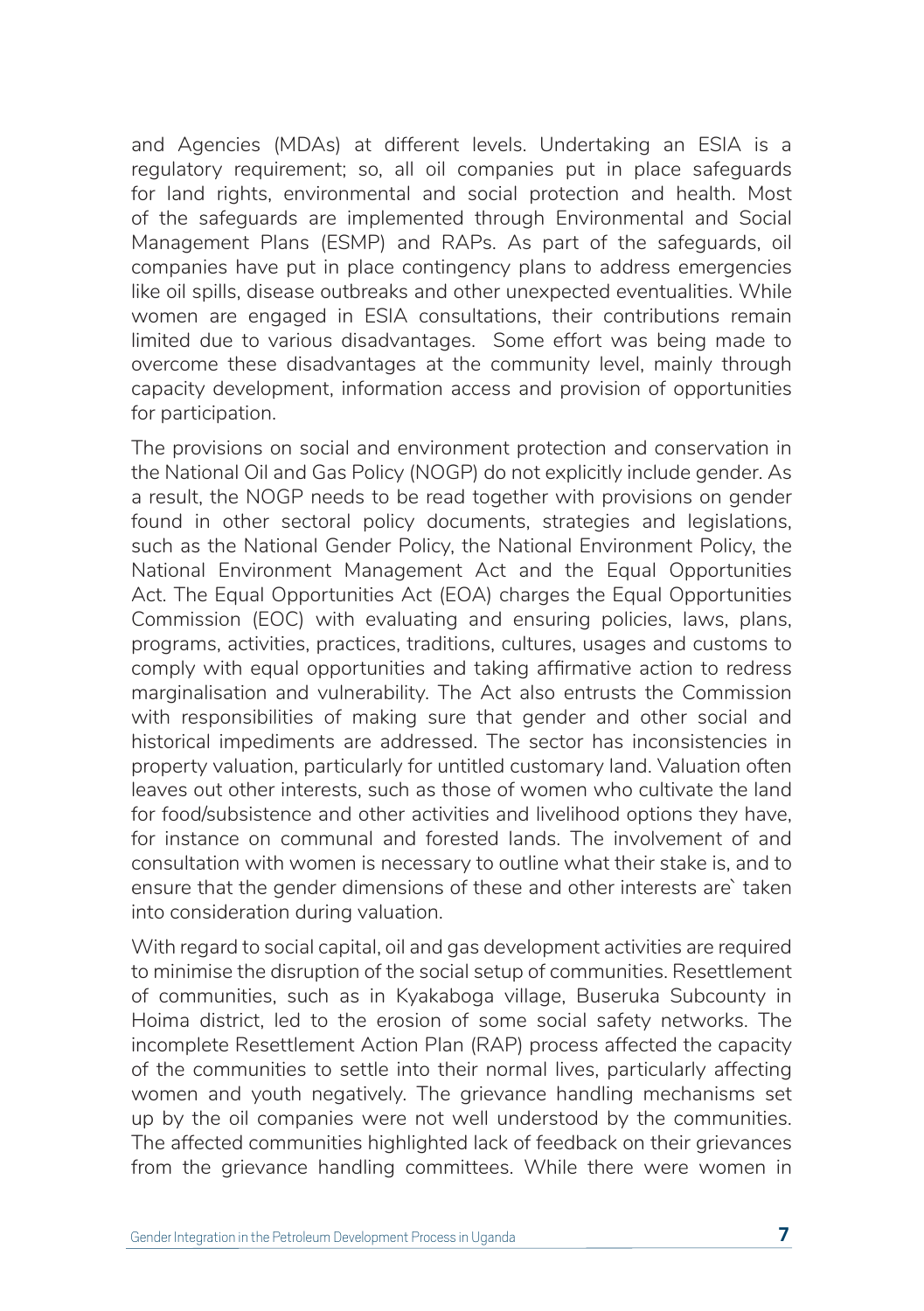these committees, their views were often not taken into consideration. the Government, civil society organisations and companies made some efforts to encourage women to join Savings and Credit Cooperative Organisations (SACCOs) which are avenues for socio-economic safety nets for communities and vulnerable groups.

# **6. CONCLUSION AND RECOMMENDATIONS**

### 6.1 Conclusion

Different arms of government implement interventions that affect the 'oil' communities in the Albertine Graben. The coherence of the government action is important at each level and determines how the communities and other actors perceive, receive and respond to and are affected by the interventions and initiatives in the sector. The Government needs to harmonise the kinds of messages its officials send out to the communities and the private sector. This should include a non-compromising stand on issues of gender because gender gaps translate into a deficit in development dividends.

The actions by the different stakeholders within and outside government depend on the policy environment and the extent to which the policy directives and recommendations are adequately interpreted and made available, including to the communities. Policy gaps affect the capacity to provide change and sometimes negate actions taken by the stakeholders. Coherence in policy is therefore a critical requirement for gender integration. In order to achieve and maintain coherence, the Ministry of Gender, Labour and Social Development needs to maintain capacity and standards. The Ministry should provide high level policy support to the sector operatives, through existing structures and forums. Regulators should maintain a monitoring role that translates into changes in action on gender, at the relevant levels.

Addressing policy and institutional set up, together with adequate deployment of expertise in gender mainstreaming, monitoring and evaluation enables and empowers the stakeholders to act, and provides incentive and capacity to highlight and address detrimental practices and / or omissions by any of the actors. For instance, the government has the responsibility to hold oil companies accountable to ensure gender responsive company initiatives at the global level are implemented at the national level, such as to increase employment of women at executive and senior management and technical levels and to maintain data disaggregated by gender, skill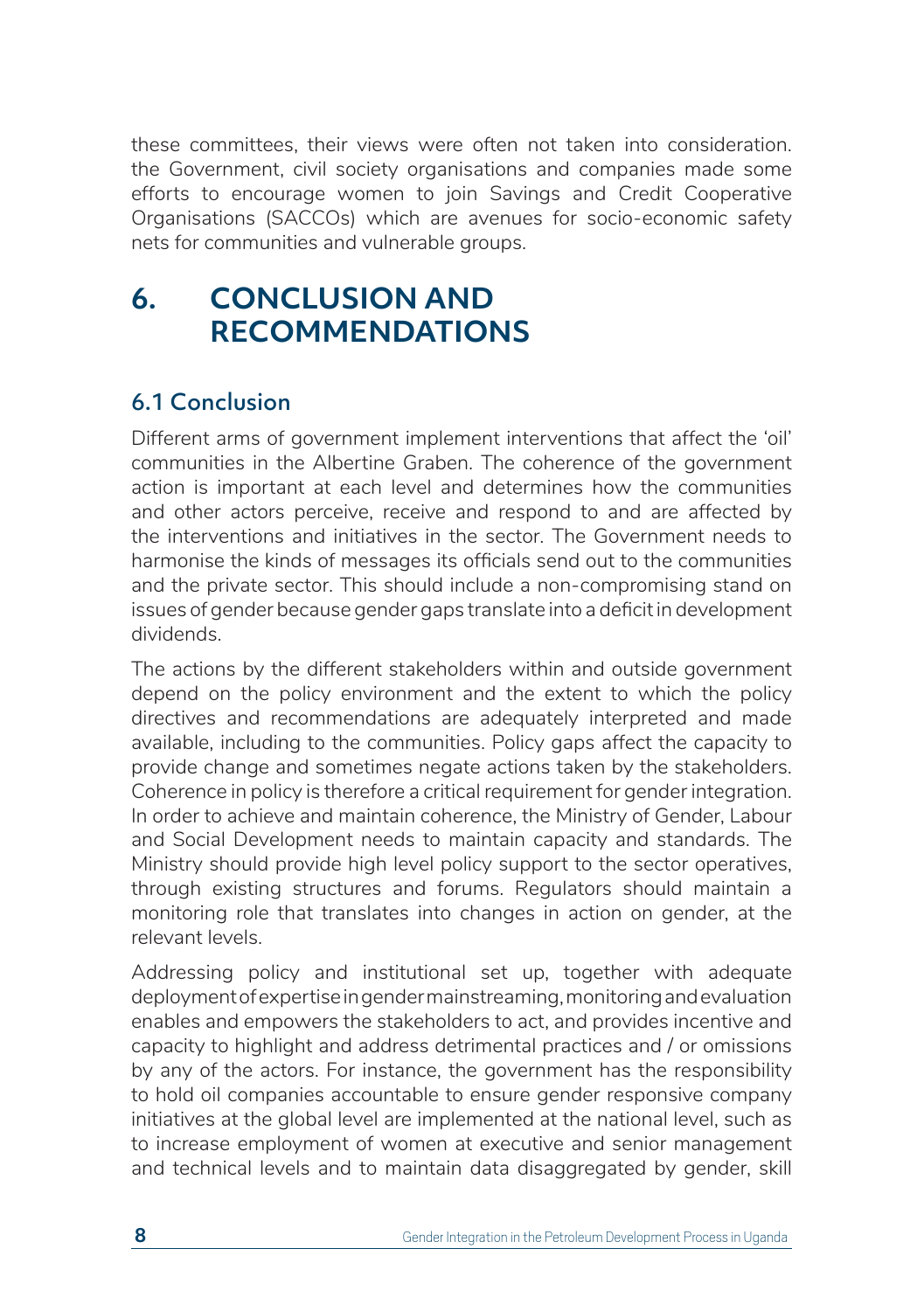and position.

Harmonisation of the grievance handling procedures would require reviewing the processes at the Ministry of Gender Labour and Social Development, so as to ensure companies' processes are able to fit with and complement that of the government. It would help close the gaps that lead to inadequate resolution of problems/challenges. Such an endeavour will require dialogue between the parties.

Access to information is important in changing attitudes. All affected communities need to access information in a format and language that is suitable to them. This aspect also requires collaboration between the different stakeholders, to determine the magnitude of the task and to work together to attain it.

Finally, gender integration requires attention and consistent actions because change is often slow and resisted, while gender discrimination and issues have detrimental and long-term effects on families, communities, the sector and equitable economic growth and development of the country. Everyone has a stake in ensuring that gender integration works, in order for them to achieve their sectoral and national socio-economic development objectives.

### 6.2 Recommendations

### 6.2.1 To the Government of Uganda

*1) Policy frameworks to enhance petroleum development processes in the oil and gas sector:* It is important that gender is integrated in the petroleum development process to make access to benefits equitable. Benefits can improve livelihoods at the household and community levels, catalyse local development and spur development at the national level. Therefore:

- MEMD should review the National Oil and Gas Policy, 2008 and the Petroleum (RTCMS) Act, 2013 to include clauses that respond to gender gaps and issues in the industry.
- MEMD/PAU should set specific targets on affirmative action to increase employment opportunities for women in the industry.
- MEMD should review the Local Content Policy to include MGLSD on the Steering Committee to enable it play its role.
- MEMD should review the Local Content policy to include phased requirements for employment of non-citizens and ring fence some goods and services according to locality, region or nationality and trends in gender gaps.
- MGLSD should develop a gender strategy for the oil and gas sector to guide in addressing gender specific issues at all levels.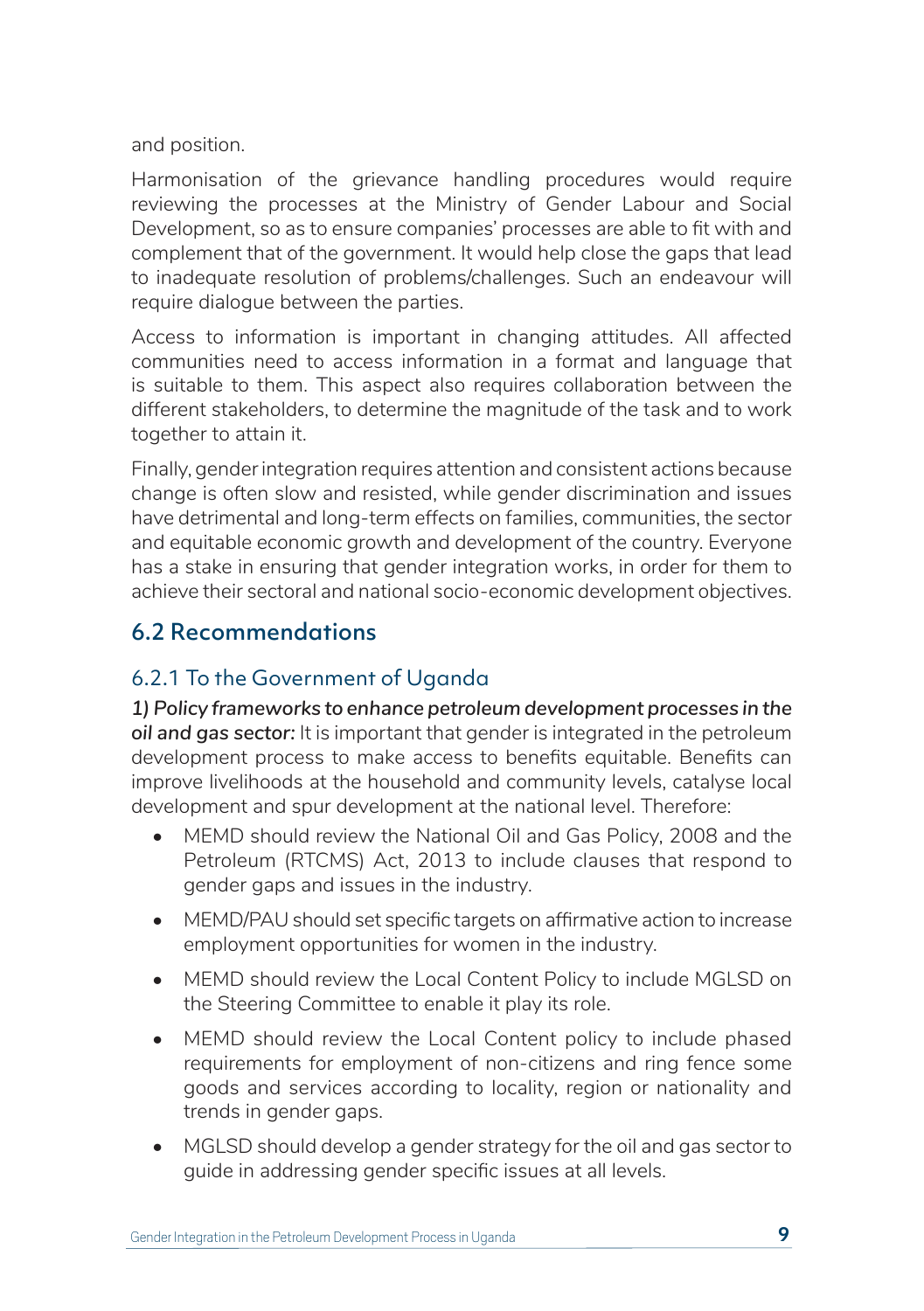*2) Obstacles in accessing information on employment and other opportunities faced by women, Persons With Disabilities (PWDs), youth and other vulnerable groups:* Vulnerable groups face obstacles in accessing information that may be displayed in locations not easily accessible to them. Information is often packaged in languages not easily understood by the target audience. To address these challenges:

- Central and local governments and oil companies should provide information in spaces that are accessible to women and other vulnerable groups who may have challenges with mobility for instance due to domestic responsibilities, home chores childcare and low income
- Central and local governments and oil companies should provide information on employment and other opportunities in languages understood by the target audience. The communities in the Albertine Graben have mixed ethnicity and hence, appropriate languages should be used so that all the people can access necessary information
- Central and local governments and the private sector should ensure information for consultative forums are packaged in appropriate languages and scripts that are also understood by disadvantaged social groups.

*3) The mismatch between skills and available jobs:* There is a mismatch between skills and available jobs in the oil and gas industry in Uganda. Wide gender gaps are visible in the sector, while mechanisms for capacity development are inadequate in outlining actions to generate gender parity and equity. To enable citizens benefit from a gender responsive oil and gas sector:

- MEMD / PAU should set specific participation targets by gender, age and disability within a reviewed Workforce Skills Development Strategy and Plan (WSDSP) to be implemented by the training institutions and monitor their progress and effectiveness in reducing gender discrimination and gaps.
- PAU should ensure trainings provided in the industry are relevant and aligned with the development phases of the industry, while fulfilling the needs of the job markets and gender equity.
- Ministry of Education and Sports should guide relevant training institutions to develop partnerships with oil companies. This will enable implementation of mutually beneficial internship programmes that provide practical experience to girl and boy youth, PWDs and other minority groups.
- Ministry of Education and Sports should guide schools to provide targeted career guidance at ordinary and advanced levels that address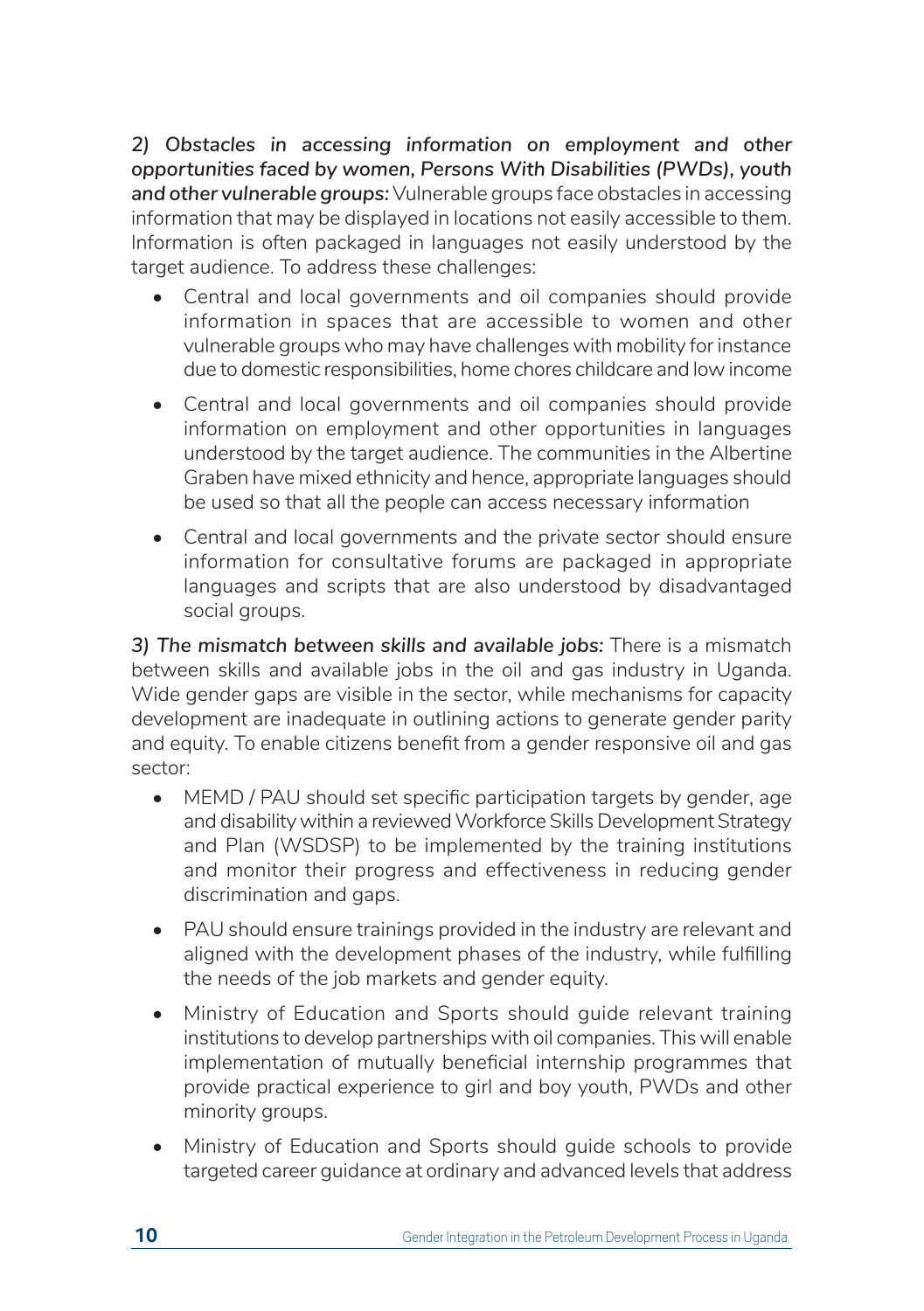gender issues and avoid stereotypical herding of young men and women into narrow career paths as a result of gendered perceptions and myths.

*4). Gender sensitive implementation of Safeguards:* The implementation of safeguards on issues of land, property, consultations and consent of all families are inadequate as far as gender is concerned. In addition, gender implications of environmental and social risks and impacts were not adequately captured in many of the petroleum environmental and social impact assessment (ESIA). The inadequacies are manifested in the mitigation actions suggested, the mechanisms put in place, quality of consultations and gender responsiveness of the mitigation prescriptions.

- Petroleum Authority of Uganda (PAU) and Ministry of Gender, Labour and social development (MGLSD) should monitor the implementation of gender sensitive safeguards in critical areas of land, property, compensation, consultation, resettlement, accidents / emergency outbreaks.
- Petroleum Authority of Uganda, and MGLSD should ensure Resettlement Action Plans (RAPs) implementation processes are in accordance with the agreed models and community expectations discussed with them and provide the necessary resources to ensure this
- Petroleum Authority of Uganda, MGLSD and Local Governments should make sure grievance handling mechanisms and procedures are clear and known to communities.
- Petroleum Authority of Uganda, MGLSD and NEMA should ensure gender implications of environmental and social risks and impacts are adequately included in the petroleum ESIA process and are clearly reflected in the environmental and social management plans (ESMP), as well as in monitoring processes.

*5). Loss of social networks, major challenges of the RAP implementation processes and related gender issues:* The interventions in the sector led to some breakdown of social capital as some of the people lost their social networks with family members, relatives, neighbours and friends as some of the community members opted for compensation instead of resettlement. Social networks are important in Ugandan communities as they act as "insurance" for social and economic support during times of need and emergencies. It takes generations and years to build such ties. These connections were broken by the petroleum development processes for some of the communities in Hoima. There were also issues around implementation of the RAP which revolve around transparency, consistency,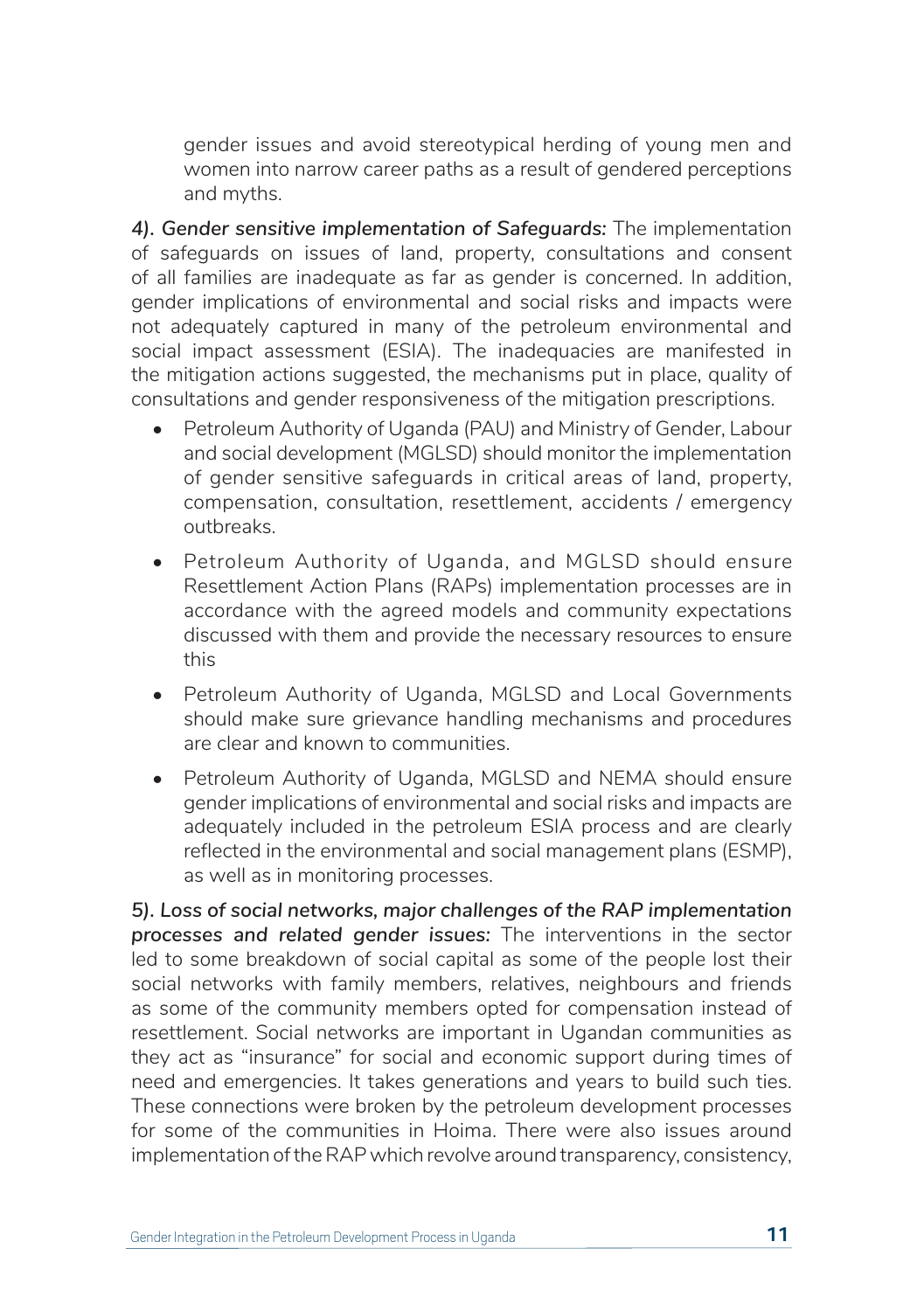adherence to promises to men women and youth and mechanisms of redress in case of disagreements, differences in expectations and actual implementation of the RAPs. The Government should:

- Ensure implementation of the RAP process is consistent and transparent, right from the valuation and implementation processes and that it integrates gender issues.
- The ministries responsible should ensure regulators are facilitated with sufficient resources so as to closely monitor the implementation of gender responsive safeguards and provide feedbacks at appropriate levels.
- MEMD/PAU should ensure completion of the implementation of the Kyakaboga RAP process as a matter of urgency to enable women and men in the communities to undertake their roles and responsibilities adequately.

#### 6.2.2 To Oil Companies

#### *1). Package relevant information in local languages and accessible formats.*

A range of challenges are faced by local communities in accessing and utilising information on employment, training, ESIA and Corporate Social Responsibility (CSR) projects. These stem from socio-cultural, gender and other characteristics and biases. Companies should therefore package information in relevant local languages; make information available in spaces that are accessible to the various target groups like women, youth and PWDs and disseminate information in a timely manner.

#### *2). Gender responsiveness of initiatives and interventions.*

There are a number of strategies used to improve gender responsiveness of initiatives and interventions that are not currently routinely applied at the appropriate levels. These include gender and other disaggregation of all population data, following international standards and agreements and implementing gender action plans. Oil Companies should:

- Consistently apply disaggregation of data for gender, age, disability, location and other social factors at all levels of interaction with individuals or communities for proper decision making, sharing of benefits and attribution.
- Implement global gender responsive initiatives at the national level, such as to increase employment of women at executive, senior management, and technical levels.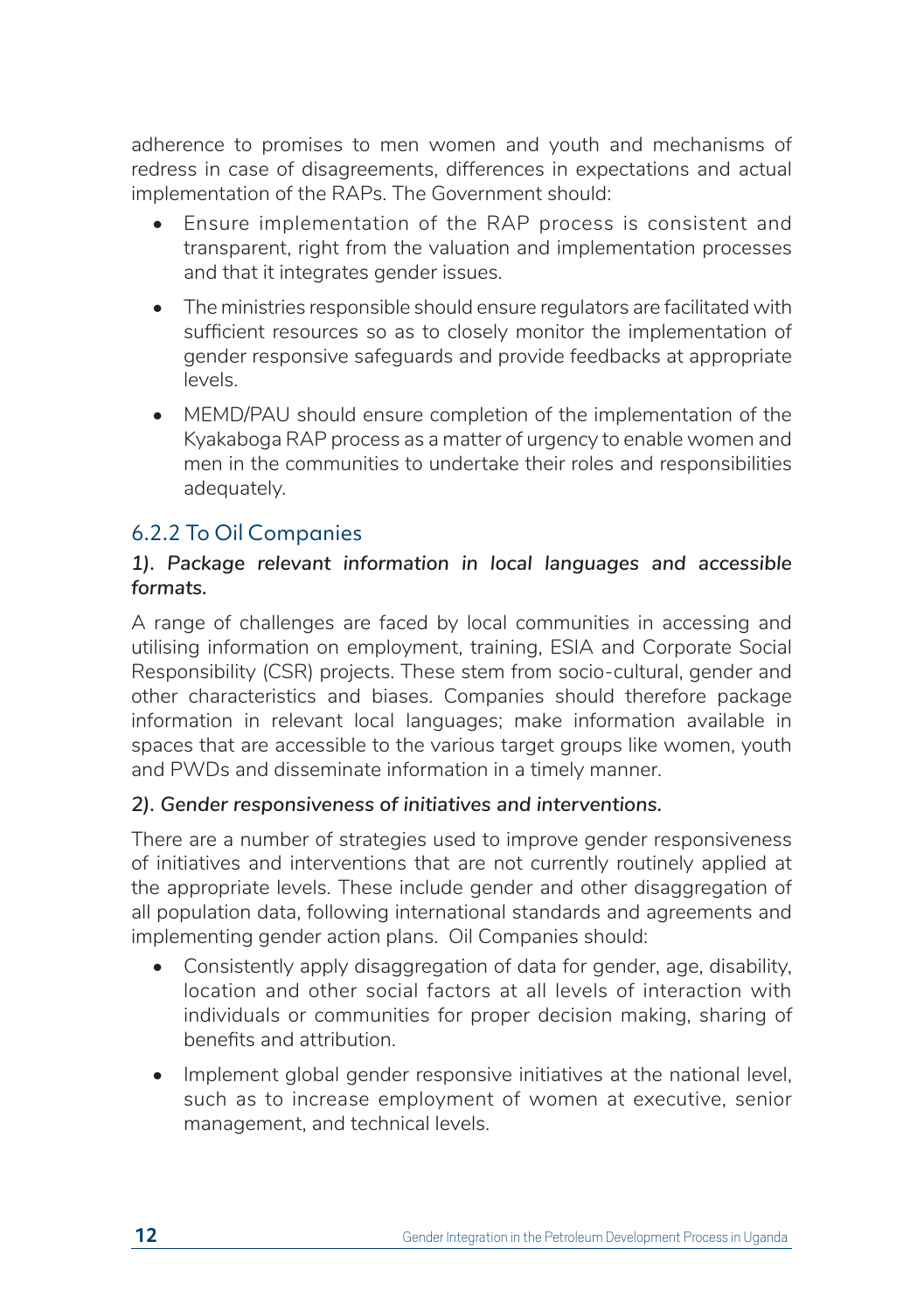- Provide guidelines and systems to enable sub-contractors implement employment conditions that are gender responsive and favourable to men, women various vulnerable groups.
- Continue to support the training of boys and girls in selected courses, employ and mentor them to fill in the local expertise and gender gaps.

*3). Implementation of grievance handling mechanisms in a gender responsive manner.* In relation to the implementation of grievance handling mechanisms, some effort to include women existed but few participated. Procedures and structures were also unclear to communities, women and vulnerable groups and therefore not wholly trusted. Oil Companies should:

- Train the grievance handling committees in exercising their roles in a manner that is sensitive to the issues of men, women, youth and PWDs.
- Ensure the composition of the committees has targets for the representation of women, men and other interest groups.
- Ensure that procedures and structures for handling grievances at the community level are clearly defined and known by the communities.
- Ensure that records of grievances reported to the committees, those resolved and pending are well kept and made accessible where and as needed.

### 6.2.3 To Civil Society Organisations

Civil society organisations are involved in identifying and addressing gender issues, community concerns, capacity development, monitoring and advocacy. Civil Society Organisations should:

*1). Continue to monitor the implementation of gender related policies and legislations.* There are several tools that have been developed for monitoring gender integration in the extractives and civil society should utilise such tools to undertake monitoring and provide periodic feedback to companies and government.

#### *2). Strengthen the capacity of communities for effective and gender equitable participation through the following actions:*

- Prepare and strengthen communities for effective participation and involvement of women in various platforms and consultations, including through gender responsive skills and other capacity building activities.
- Sensitise and build the capacity of communities on the utilisation of grievance handling mechanisms.
- Develop and disseminate guidance materials on best practices on gender in petroleum development and encourage community leaders in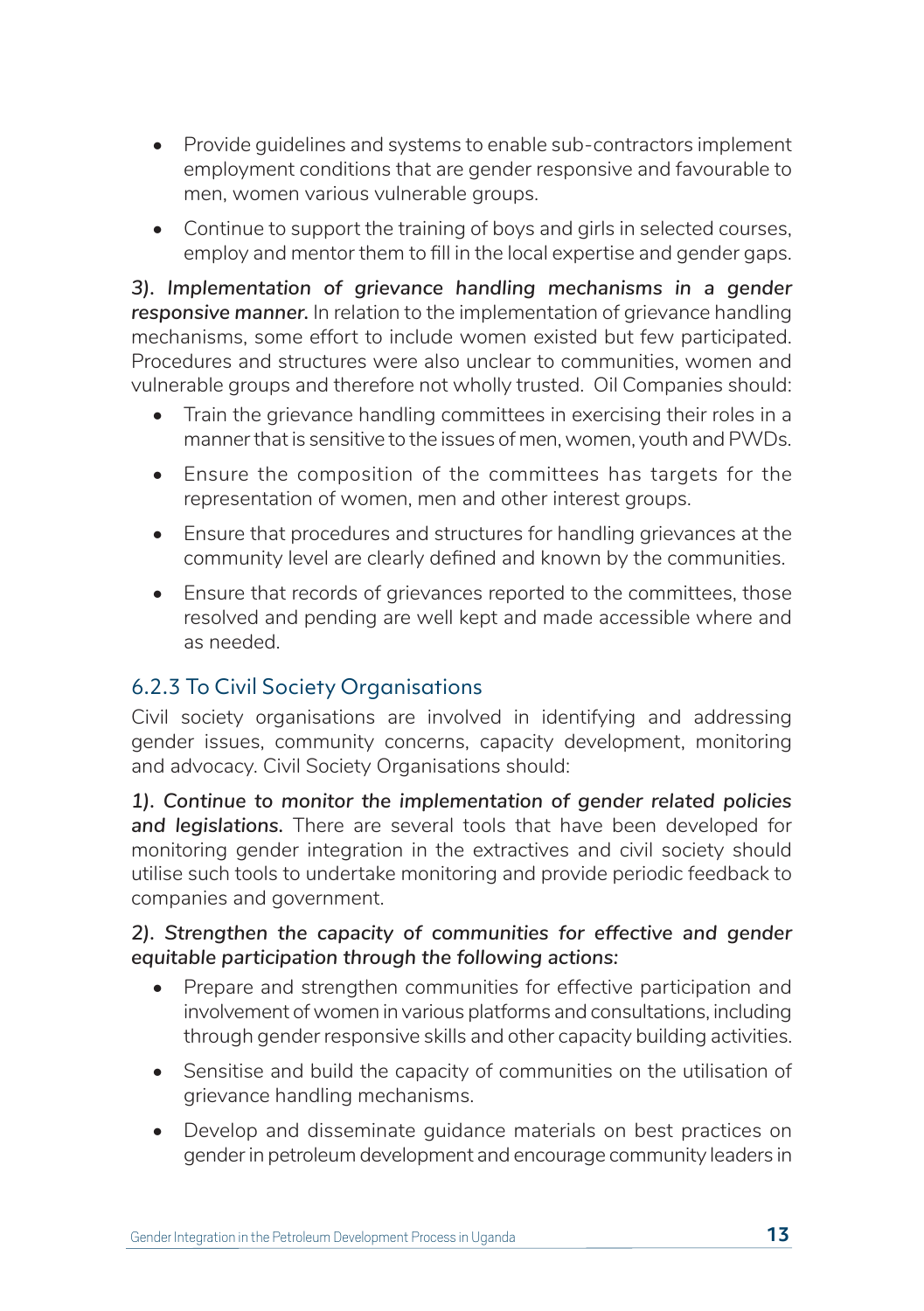the oil producing districts to participate in gender related and petroleum development dialogues.

*3). Support gender responsiveness of interventions by utilising their position to provide checks and balances for gender responsive implementation by the government and oil companies.* In this respect, CSOs should:

- Monitor the implementation of safeguards and their responsiveness to gender issues and the needs of vulnerable groups.
- Advocate for and provide basic training in environmental and natural resources management including methodologies and tools for gender analysis.
- Sensitise communities to support the participation of girls and women in technical subjects and careers; address stereotyping of careers and jobs.
- Design and implement tracer studies to establish the reasons some of the students who are trained in relevant oil and gas courses are not absorbed in the sector.

### 6.3 Cross-cutting Issues

The feedback mechanisms for the government, oil companies and CSOs to the communities need to be harmonised in order for them to address gender gaps in participation and benefit sharing. The use of gender disaggregated data, is not pervasive enough to provide good, comprehensive and accessible information on trends and gaps. All stakeholders therefore need to address the following issues:

- Integrate feedback mechanisms into community consultative processes; to improve the quality of community participation and the relevance of interventions by stakeholders.
- Prioritise collection, analysis and utilisation of gender and age disaggregated data for effective management of natural resources and accrual of benefits to various groups
- Translate oil and gas information into relevant languages and disseminate widely using accessible media to community groups. Share information on employment and training opportunities in a timely manner to both women and men of the relevant age-groups.
- Build the capacity of women, to participate in the existing platforms at national, district and community levels, identify and articulate their interests and ensure they are addressed.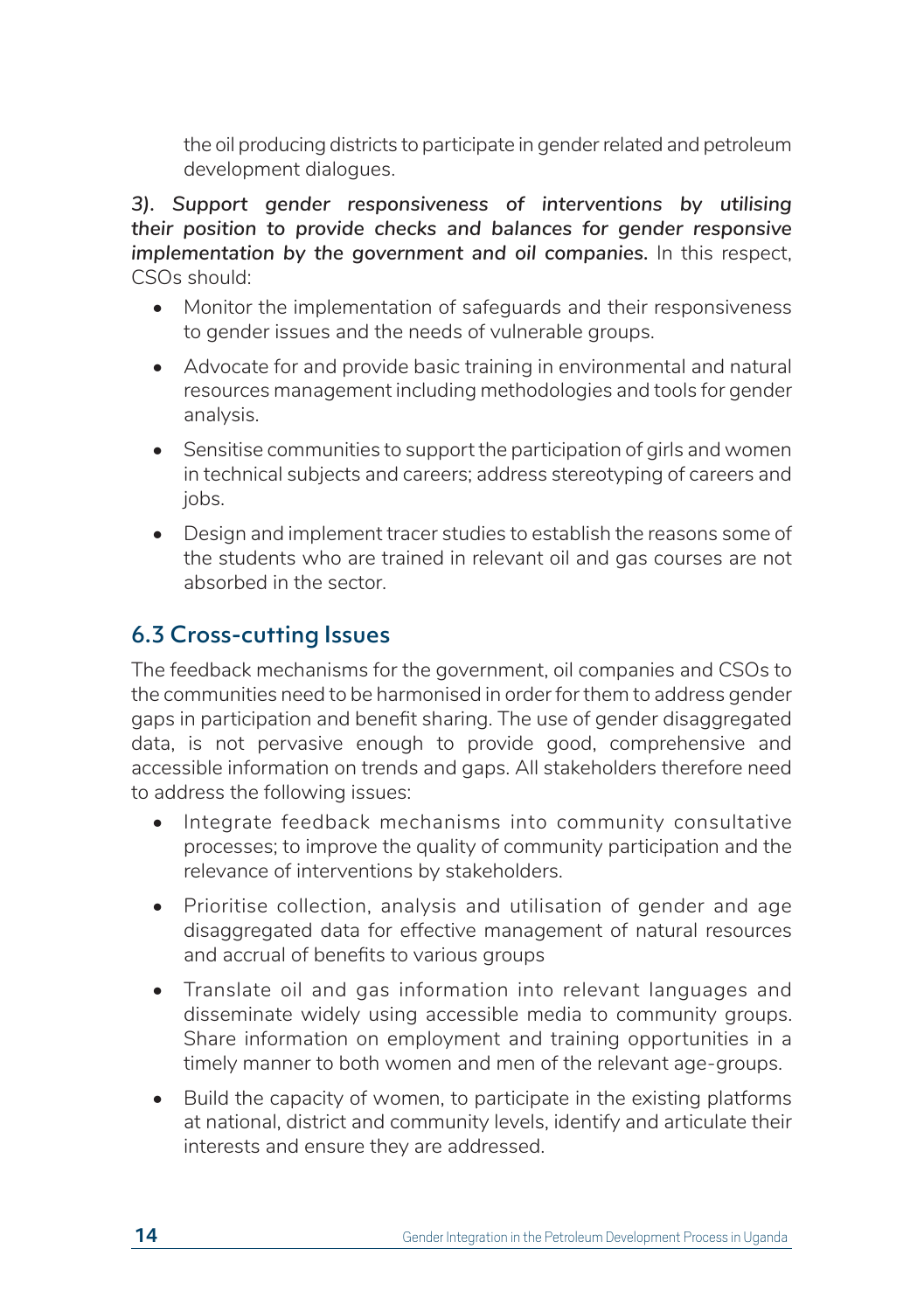# **BIBLIOGRAPHY**

- Africa Development Bank and United Nations Economic Commission for Africa (2020). Africa Gender Index Report: What the 2019 Africa Gender Index tells us about gender equality and how can it be achieved over. Abidjan: African Development Bank Group, March 2020, 62
- Bainomugisha, A., Mbabazi, J., Muhwezi, W.W., Bogere, G., Atukunda, P., Ssemakula, E.G., Otile, O. M., Kasalirwe, F., Mukwaya, N.R., Akena, W. and Ayesigwa, R. (2020). The Local Government Councils Scorecard FY 2018/19. The Next Big Steps: Consolidating Gains of Decentralisation and Repositioning the Local Government Sector in Uganda. Kampala: ACODE, 2020. ACODE Policy Research Paper Series No. 96, 20-30.
- Chile, M. L. (2007). Community development tools for community participation in decision-making, 2007. https://www.researchgate.net/ publication/281276690
- CNOOC Limited (2019), Environment, Social and Governance Report. Beijing: CNOOC Limited, 2019 www.cnooccltd.com,
- CNOOC, Total and Tullow (2014), Planning for the future and promoting National Content: A survey to foster opportunities in the oil and gas sector. Kampala: CNOOC, TOTAL, and Tullow, 2019
- CNOOC, Total, and Tullow, Tilenga Project: Environmental and Social Impact Assessment, Volume 5. Kampala: CNOOC, TOTAL, and Tullow, 2019
- Eftimie, A.,Heller K., and Strongman, J (2009). Mainstreaming Gender into Extractive Industries Projects: Guidance Note for Task Team Leaders. Washington DC: The World Bank 2009. Extractive Industries for Development Series #9. https://openknowledge.worldbank.org/ handle/10986/18235
- Equal Opportunities Commission (2018). The Status of Women Employment in the Public Sector in Uganda. Kampala: Equal Opportunities Commission.
- Equal Opportunities Commission (2020). Annual Report on the State of Equal Opportunities in Uganda. FY 2019/2020. Kampala: Equal Opportunities Commission, 2020.
- Government of Uganda (2007), Uganda Gender Policy 2007, Entebbe: Government of Uganda,
- Government of Uganda (2013). The Petroleum (Exploration, Development and Production) Act 2013. Entebbe: Government of Uganda.
- Government of Uganda (2019), The National Environment Management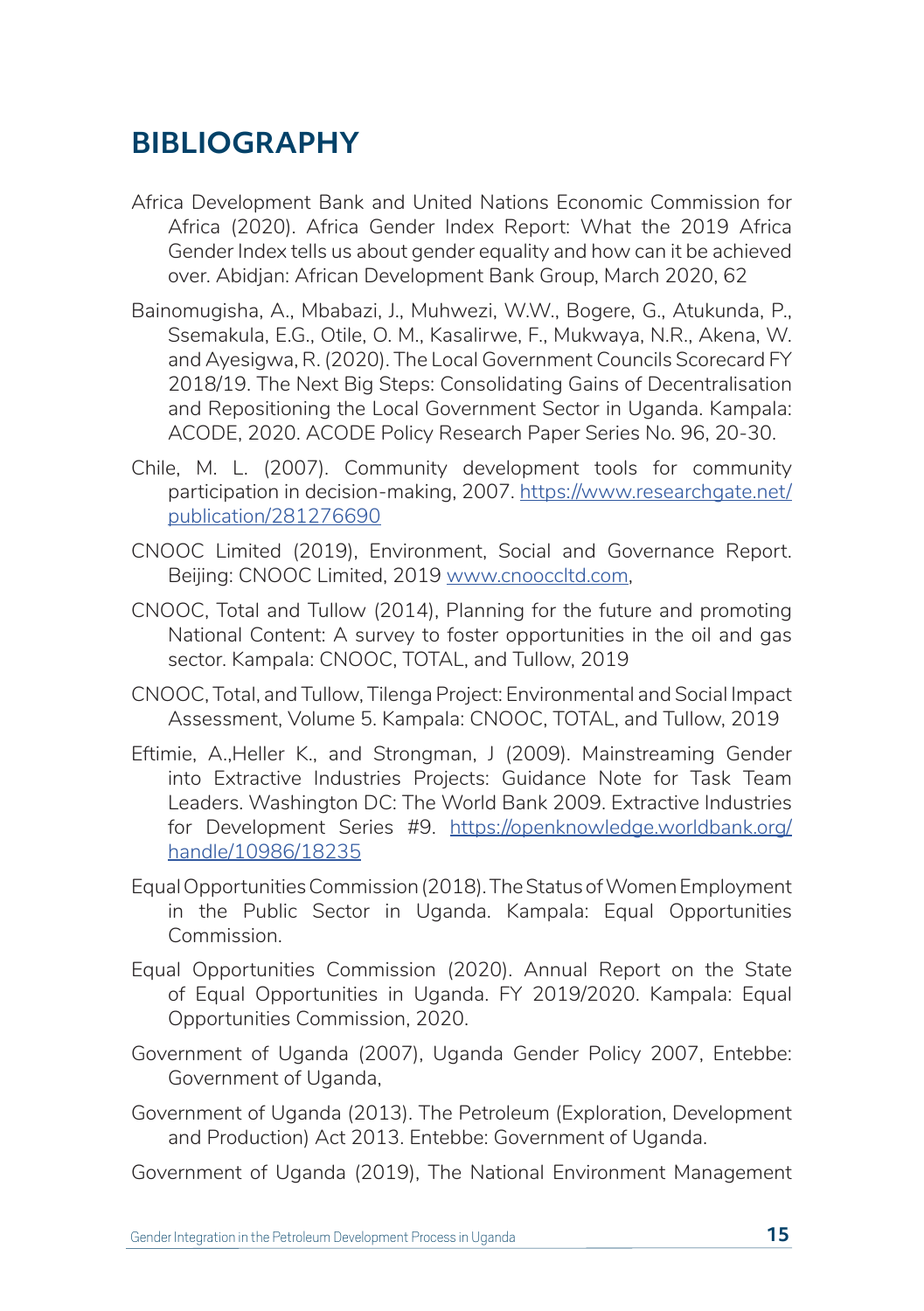Act 2019. (Entebbe: Government of Uganda, March 2019),

- Government of Uganda. (2020). Uganda Skills Development Project (USDP). Government of Uganda, accessed 15 December 2020. https:// www.sdfuganda.org/usdp
- International Alert (2013), Governance and livelihoods in Uganda's oil-rich Albertine Graben. Kampala: International Alert 2013
- International Conference on the Great Lakes Region (ICGLR) (2020). Guidelines for mainstreaming gender in the minerals sector. Bujumbura: ICGRL
- International Finance Corporation (2012). IFC Performance Standards on Environmental and Social Sustainability, Washington: IFC January 2012
- International Finance Corporation (2018). Unlocking Opportunities for women and Busines: A toolkit of Actions and strategies for Oil, Gas and Mining Companies. Washington D.C: IFC, 2018
- Kaplan, R., 2010. "Conceptual Foundations of the Balanced Scorecard". www.hbs.edu/faculty/Publication%20Files/10-074.pdf
- Nalubanga, L., 2021. "PAU is Fostering Gender Equity and Inclusivity in Uganda's Petroleum Industry." Petroleum Authority of Uganda. 21 March 2021. https://www.pau.go.ug/the-pau-is-fostering-genderequity-and-inclusivity-in-ugandas-petroleum-industry/
- Miles, M.B., & Huberman, A.M. (1994). Qualitative data analysis: An expanded source book (2nd ed.). Thousand Oaks, CA: SAGE Publications
- Ministry of Energy and Mineral Development (2008), National Oil and Gas Policy for Uganda. Entebbe: Ministry of Energy and Mineral Development.
- Ministry of Energy and Mineral Development (2018a), Local content policy for the oil and gas industry in Uganda. Government of Uganda, Entebbe.
- Ministry of Energy and Mineral Development (2018b). Workforce Skills Development Strategy and Plan for the Oil and Gas Sub-sector in Uganda. (Entebbe: Ministry of Energy and Mineral Development, 2018).
- Ministry of Education and Sports (2011). Skilling Uganda: BTVET Strategic Plan 2011-2020. Kampala: Ministry of Education and Sports.
- Ministry of Education and Sports (2020). Albertine Region Sustainable Development Plan (ARSDP). Ministry of Education and sports, accessed 15 December 2020, www.education.go.ug/albertine-regionsustainable-development-project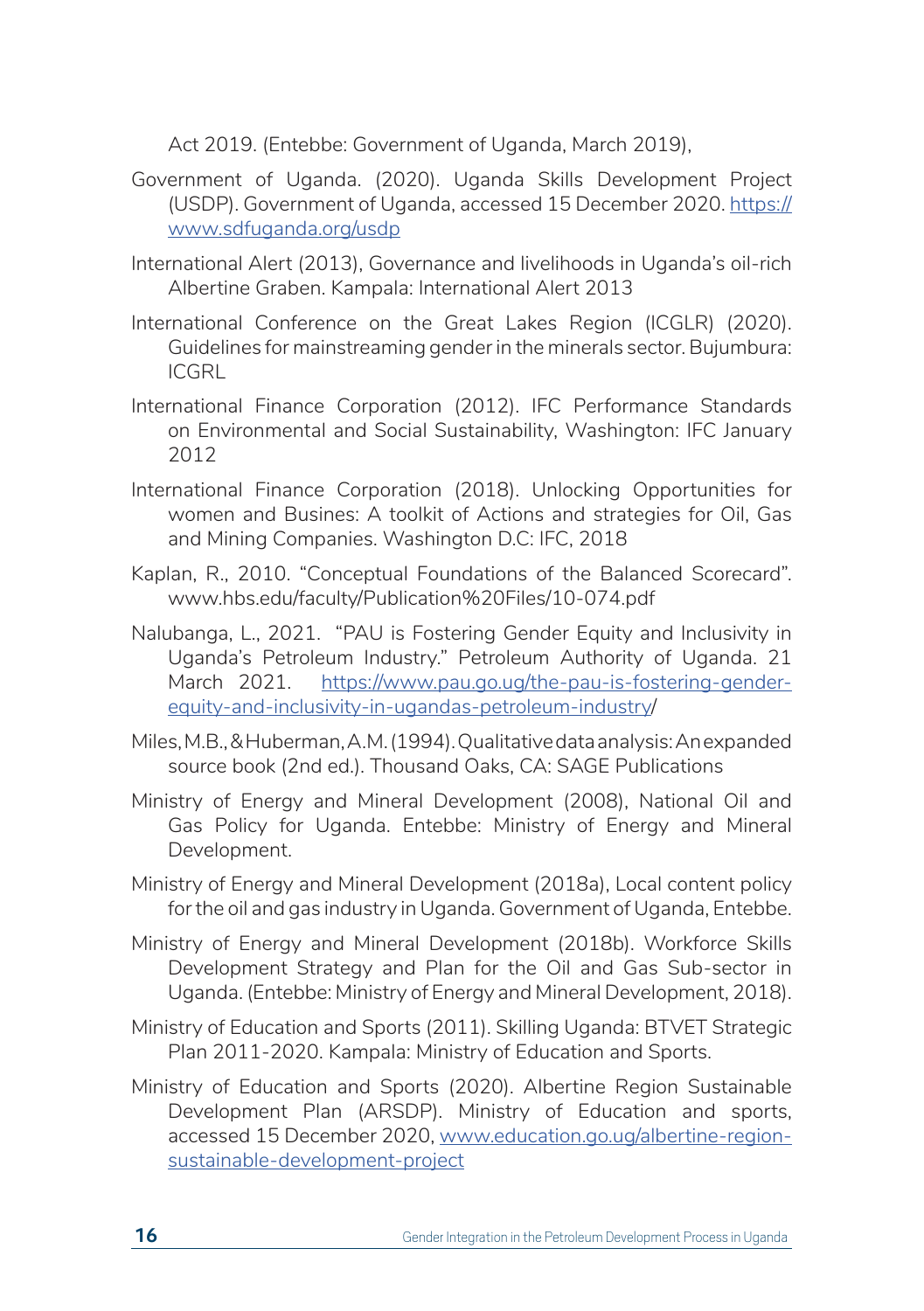- Ministry of Education and Sports, Albertine Region Sustainable Development Project: Government of Uganda Bursary Scheme for Learners in the Albertine Region: Selected Beneficiaries of the ARSDP Bursary Scheme. Ministry of Education and sports, accessed 15 December 2020 www.education.go.ug
- Ministry of Energy Mozambique, Embassy of Norway in Mozambique, Norad and ENERGIA (2012). Mainstreaming Gender in the Energy Sector Training Manual. Maputo: Ministry of Energy Mozambique, 2012. www.energia.org
- Mpagi, J., and Kooijman, A. (2020). Gender and energy country briefs Uganda, ENERGIA,
- National Environment Management Authority, The Environment Impact Assessment Regulations, S.I. No. 13/1993, Entebbe: Nema Environmental Management Authority, 1998.
- Office of the Auditor General (2015). Implementation of National Content in the Oil and Gas Sector by the Ministry of Energy and Mineral Development: Value for Money Audit Report. Kampala: Office of the Auditor General. March 2015.
- Office of the Auditor General (2017), Annual Report of the Auditor General FY 2017. Kampala: Office of the Auditor General 2017.
- Pricewaterhouse Coopers (2013). Mining for Talent: A Study of Women on Boards in the Mining Industry by WIM (UK) and PwC. London, England: Pricewaterhouse Coopers
- Robson, C. (2011). Real world research: A resource for users of social research methods in Applied settings. Oxford, UK: John Wiley and Sons Ltd.
- Scott, J., Dakin, R., Heller, K. and Eftimie, A. (2013). Extracting lessons on gender in the oil and gas sector: A survey and analysis of the gender impacts of onshore oil and gas production in three developing countries. Washington DC: The World Bank 2013 Extractive Industries for Development Series #28. https://openknowledge.worldbank.org/ handle/10986/16299
- Total Exploration and Production Uganda (2020). Community Content and Economic Development Plan. Reference L2-XXX-YYY-NN. Kampala: CNOOC, Total and Tullow, 2020. Kampala: Total Exploration and Production Uganda
- Total Exploration and Production Uganda (2020). Tilenga Gender Management Plan, Reference: LZ-XXX-YYY-NN. Kampala: Total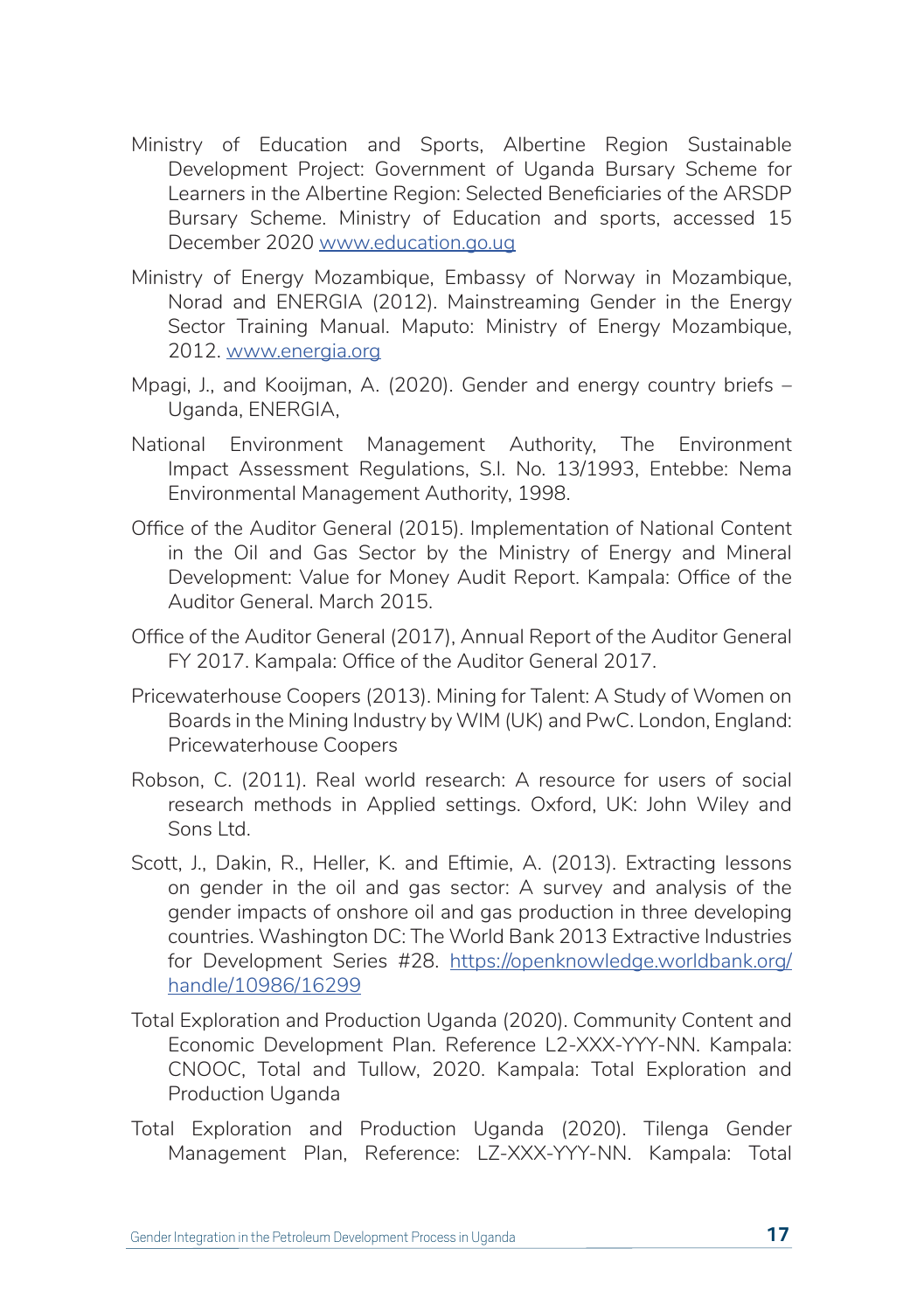Exploration and Production Uganda

- Total Exploration and Production Uganda (2020), Tilenga Project Labour Management Plan". Reference: L2-XXX-YYY-08, Kampala: Total Exploration and Production Uganda, Feb 2020,
- Total Exploration and Production Uganda, Community Health, Sanitation, Safety and Security Management Plan Kampala: TEPU, 2020
- Total, S.A. (2019). Universal Registration Document 2019: including the Financial Report. Paris: Total S.A.
- United Nations Development Programme (2007). Gender Mainstreaming: A Key Driver of Development in Environment and Energy. New York NY. UNDP (2007): www.undp.org/energyandenvironment
- World Bank (2012). World Development Report: Gender Equality and Development. Washington DC: The World Bank: 458. https:// openknowledge.worldbank.org/handle/10986/4391